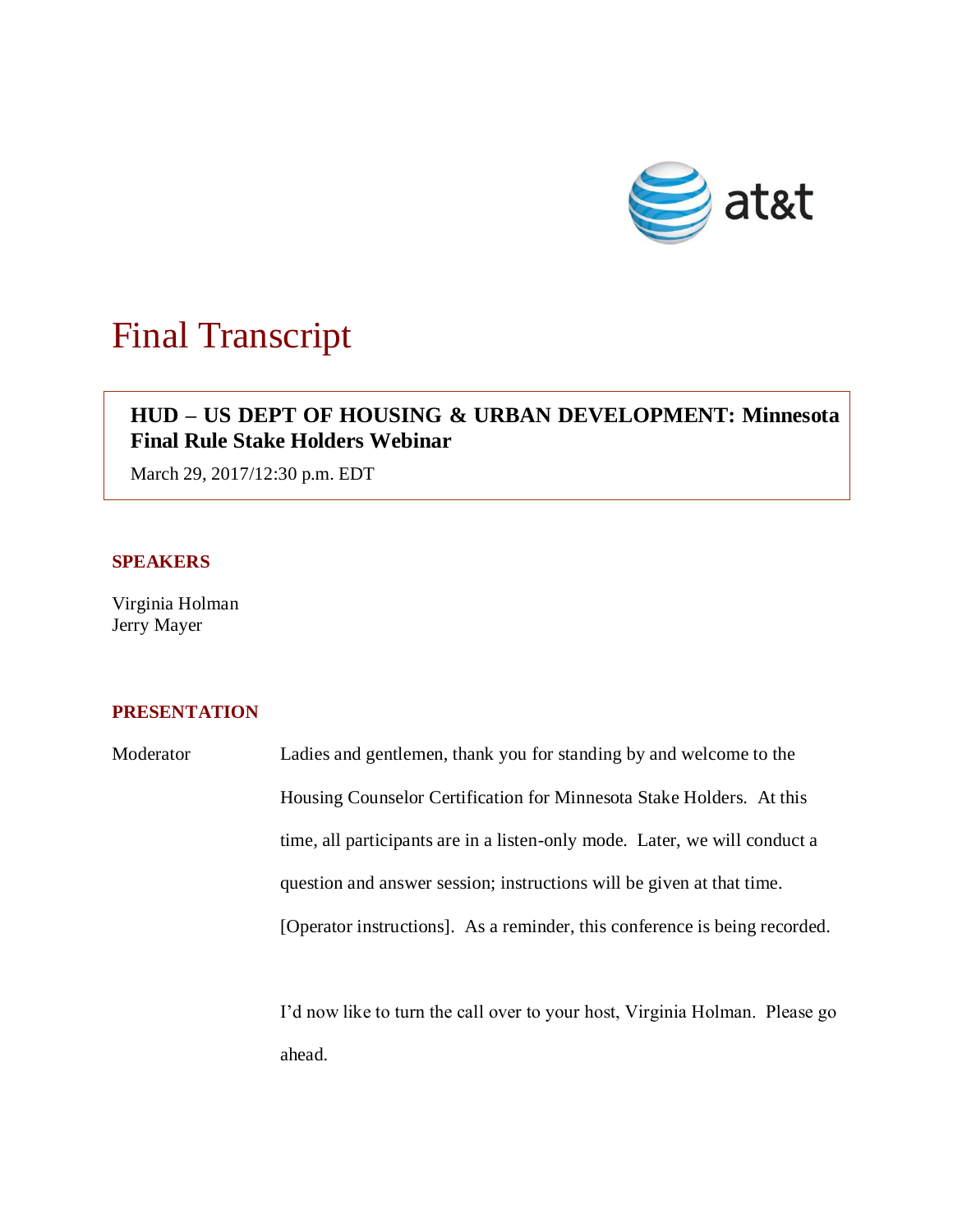Virginia Thank you, Lori. Good afternoon, everyone, and welcome to today's webinar on the housing counselor certification. Before we get into the meat of the webinar, however, I would like to go over some logistics.

> As Lori said, the audio is being recorded. We will be providing a playback number, presentation materials, as well as a transcript, and those will be posted on our page on the HUD Exchange. We'll send out a LISTSERV when that posting has occurred, and it's usually in five to seven days after the webinar.

> Your lines, as Lori said, are muted. I did send out a handout earlier today and unfortunately I have not put them on the control panel, but you do have them as a printout of the PowerPoint.

There will be a question and answer session. At this point we're going to have them at the end, but you have a couple of different ways that you can ask your questions, because your questions are really important to us. One, you'll be able to ask them online and Lori will give you the instructions at that point. You can also, on the control panel on the righthand side of your screen, write in the questions, and we will make every effort to answer them today. And if not, we'll get an answer to you, or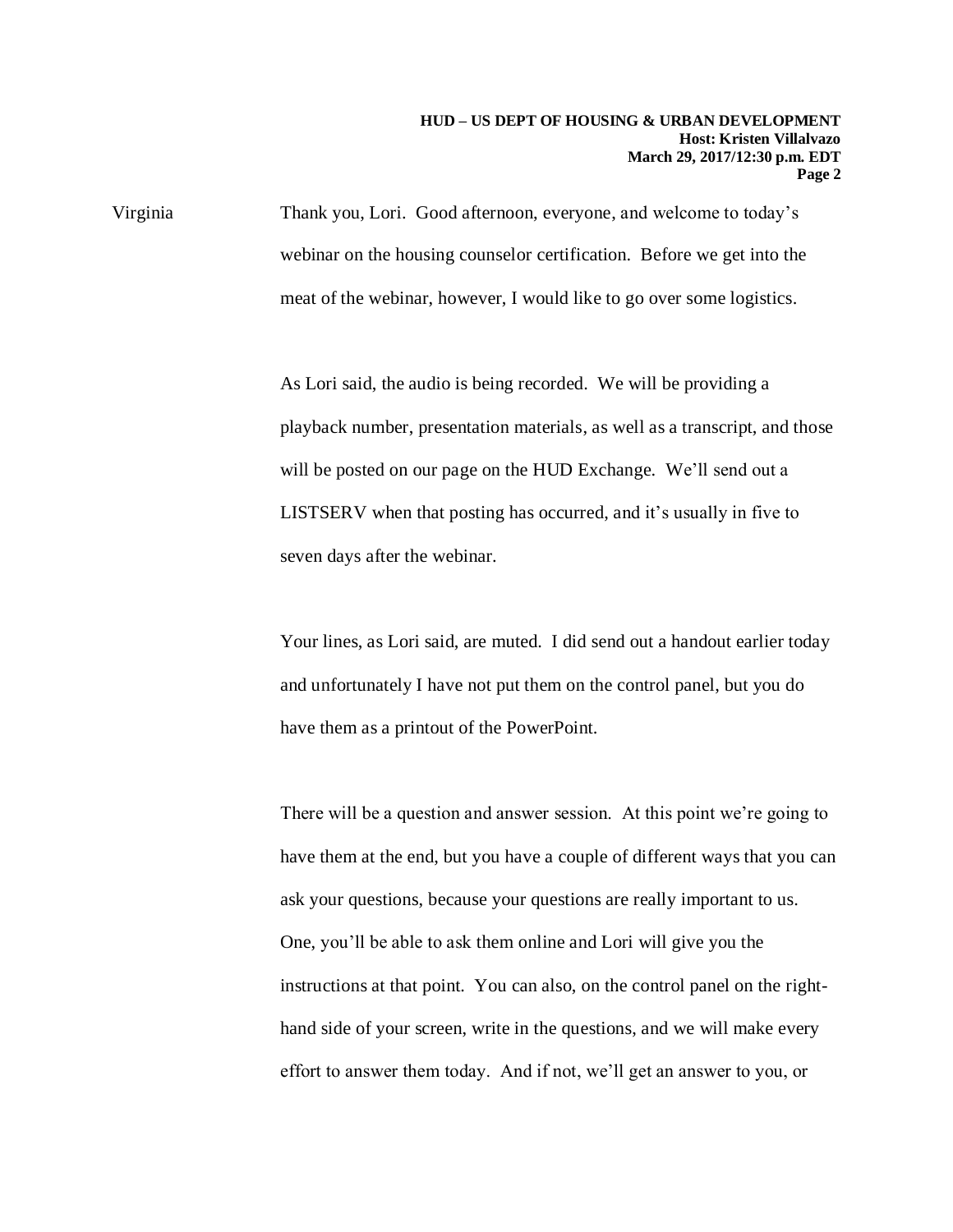after the webinar you can also send your questions and comments to housing.counseling@hud.gov and put the topic of today's webinar in the subject line so we get it to the right people. When we do open the lines, if you would mute them so that we don't get background noise that's bothersome.

There will be a brief survey that we'll launch at the end of the webinar, if you would please take that. Your comments are very important to us as we work continually to improve our training and our webinars.

You will also be receiving a thank you email from GoToWebinar, and that usually is about 48 hours after the end of the webinar. I was going to say, this is your Certificate of Training. Please note that there is no attachment. The email is in fact the certificate, so print it out and keep it for your records.

At this time, I'd like to turn the presentation over to Jerry Mayer, the Director of the Office of Outreach and Capacity Building. Jerry?

Jerry Thank you, Ginger, and welcome, everybody. Before we get started, I'd like to especially thank Anita Olson of HUD's Office of Housing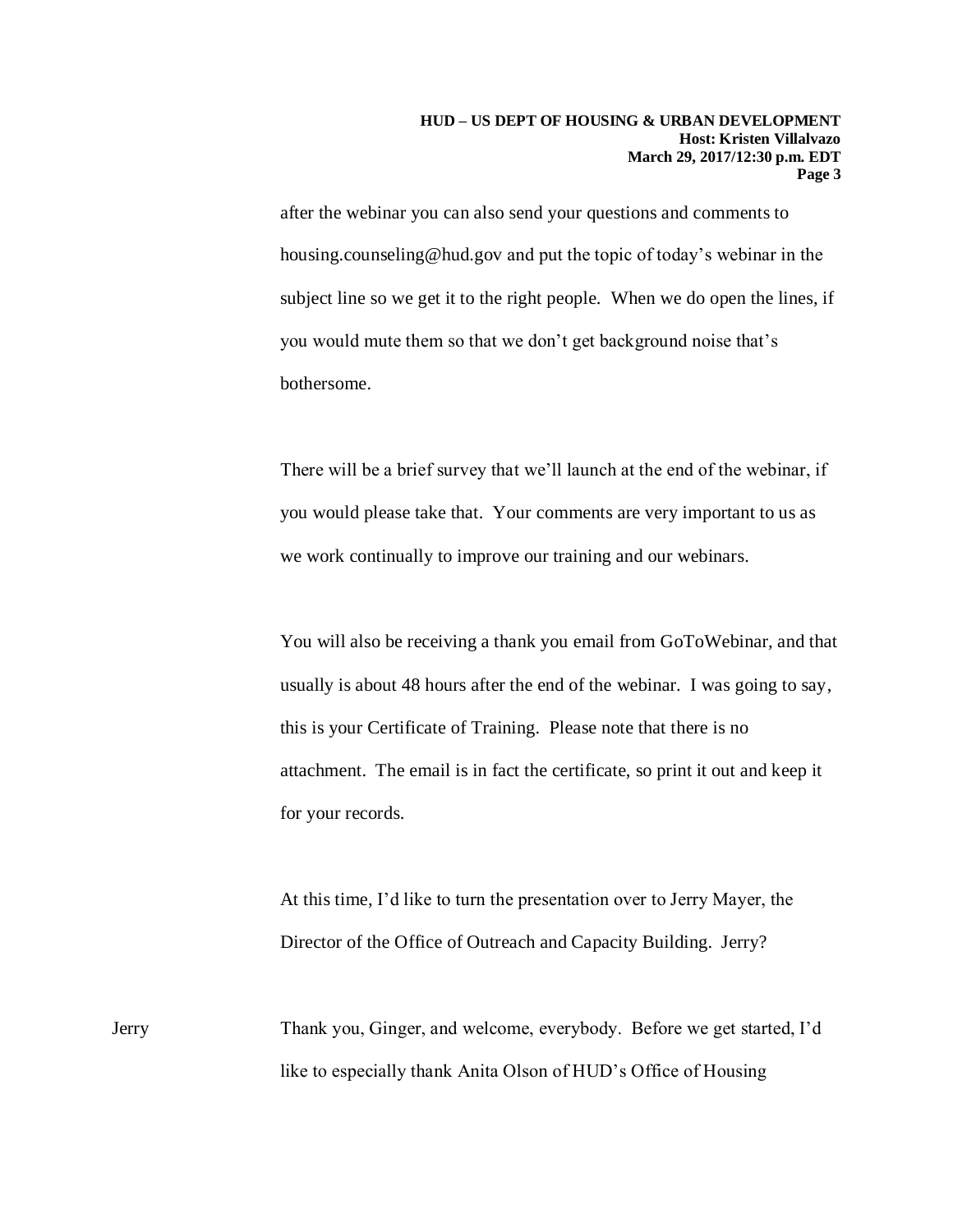Counseling, and the HUD Minneapolis office, as well as all of our Minnesota partners, and everyone who's participating in this event for helping us produce this webinar today. Next slide, please.

Today we're going to talk about a few things. We're going to start with an overview of HUD's Housing Counseling program, give you some program updates, talk about certification, of course, and then point you to some resources and other information before we conclude and take some questions. Next slide, please.

HUD's Office of Housing Counseling, our mission is to help families obtain, sustain and retain their homes. We accomplish this mission through a strong network of HUD-approved housing counseling agencies and counselors, and many of you are on this call right now and we really appreciate the support that you give to consumers through housing counseling and also helping HUD accomplish its mission. There's about 2,000 housing counseling agencies nationwide, and HUD monitors their compliance with our regulations and oversees their independence, looking at conflict of interest issues, and we help them with content and help them process reports and things like that.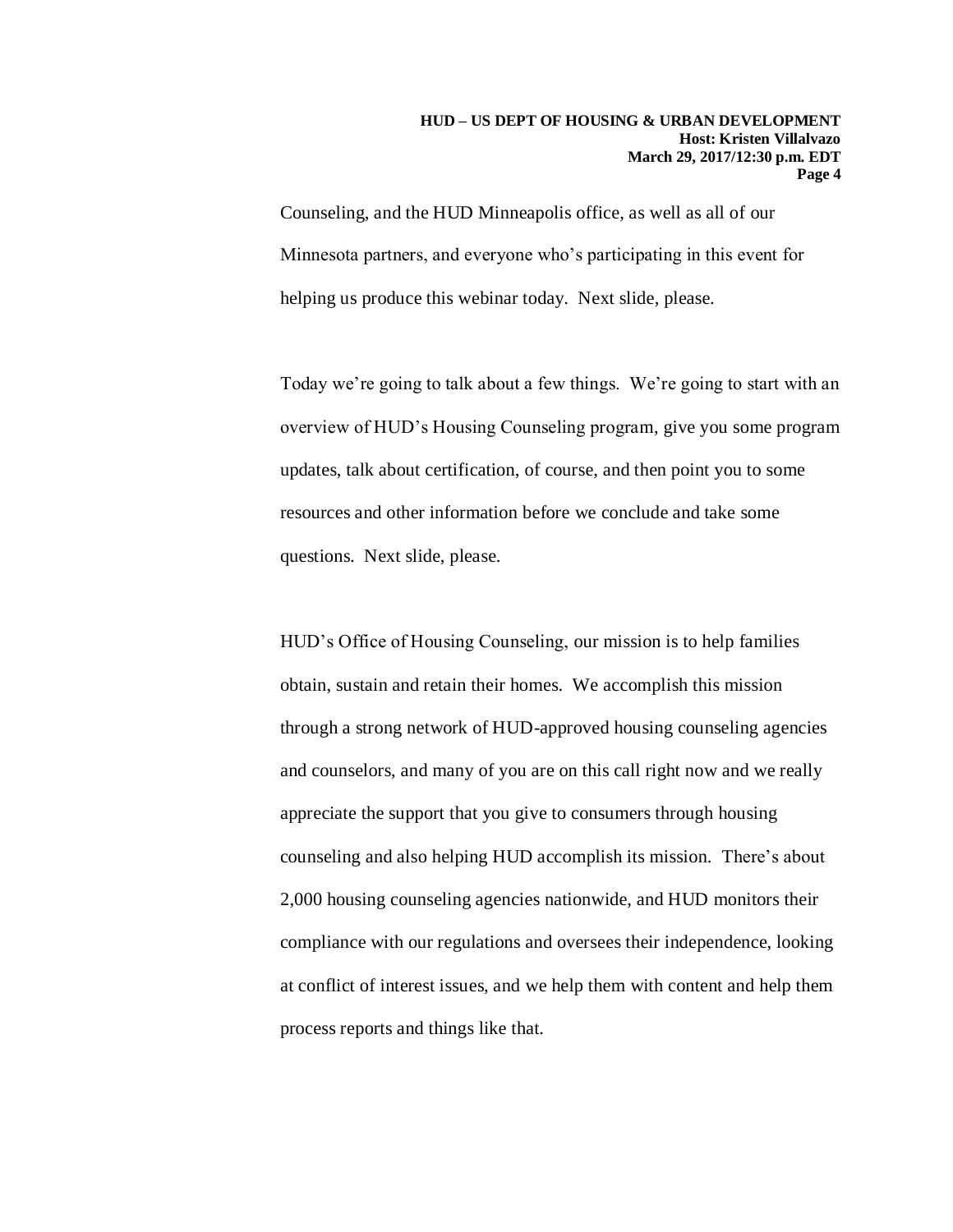HUD also connects clients to those housing counseling agencies through our website, we have on our website a map that consumers can click on, and there's also a zip code search tool as well that consumers can use to find a housing counseling agency in their neighborhood. And another thing that we do is we provide grant funding for qualified applicants, and our grant funding cycle for FY17 out of supplemental NOFA just closed and we're busy processing those grant applications. Next slide, please.

What is housing counseling? Now, here's the definition from the final rule: "Housing counseling is independent expert advice that's customized to the need of the consumer to address the consumer's housing barriers and to help achieve their housing goals." Now, housing counseling has certain components it must include, and these are found on the next slide, please. Those components are: there has to be a client intake, a budget, there has to be financial and housing affordability analysis, the file has to have an action plan, except for reverse mortgage counseling, of course, there have to be an opportunity for referrals, and there also has to be a reasonable effort on follow up with the client and the file should contain if the case has outcomes or a termination.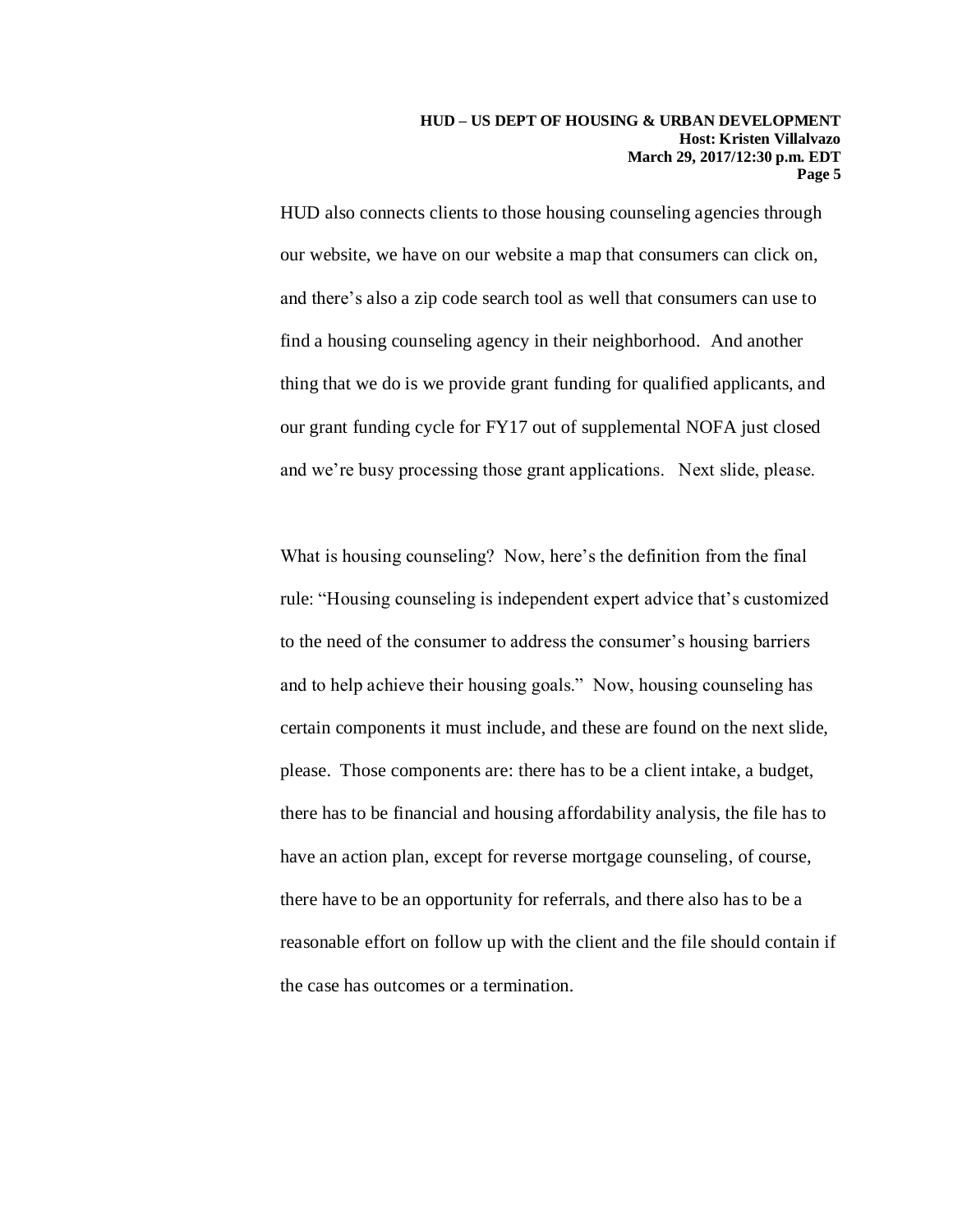But basically what we're looking for in the housing counseling process in a unit of counseling is that it tells the story of the client and has all the supporting documentation. Now, this is going to become very important, so keep this information in mind when we talk about what is housing counseling for the purposes of certification and what it's not, because some programs don't do all of these things. And we'll talk a little bit more about that later on. Next slide, please.

Group education as opposed to one-on-one counseling, which we just talked about, is really for one or more people, and it can be delivered in a classroom setting, or an online setting, or a conference call, or any other delivery method that's effective in conveying the information. The major differences from one-on-one counseling are that it's not customized for individual needs, it doesn't offer any financial analysis or a client action plan, but it can be a foundation for individual counseling sessions that may follow on. And also housing counseling topics at the agencies, the different modes of counseling that the agencies provide should be similar to the same topics as group education. Next slide, please.

Let's look at some housing counseling activity on a national basis and then we'll look at Minnesota in detail. And what you can see here is that we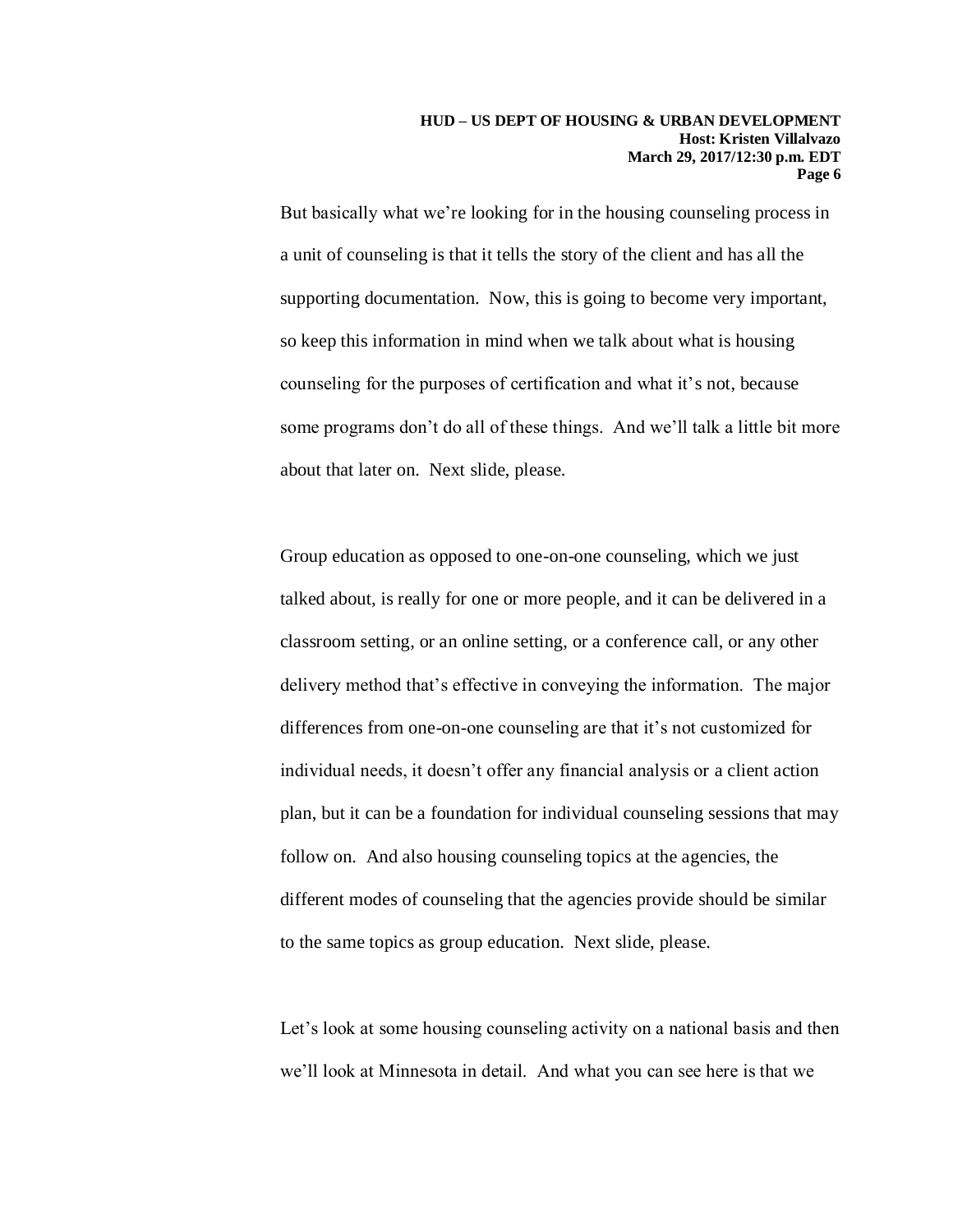have a pie chart that breaks up the counseling activity of about 1.2 million clients that were seen by our network of counseling agencies in FY16.

The largest slice of the pie is that group education that we were just talking about, and that's mostly for home ownership. The next slice of the pie I'd like to point to is the pre-purchase slice of the pie, and that's the lighter purple one at 19%, and together those two, about 51% of activities nationwide relate to buying a home. However, about 26% is on that foreclosure or home attention mortgage delinquency, so there's still a little over a quarter of the activities of our housing counseling agencies nationwide still relates to foreclosure, about 10%, that light green slice, is our rental counseling program, and about 7% at reverse mortgage. And you can see the light blue slice at 4%, that's post purchase, and you can really add that into the home buying process, that's teaching consumers how to be good home owners once they are home owners.

And the 2% slice, that's our homeless counseling, and we really wish that could be a much bigger slice of the pie because there are so many needy people out there. So, if you're doing homeless programs, we'd love to talk to you about giving you technical assistance and helping you expand those homeless services that you're offering.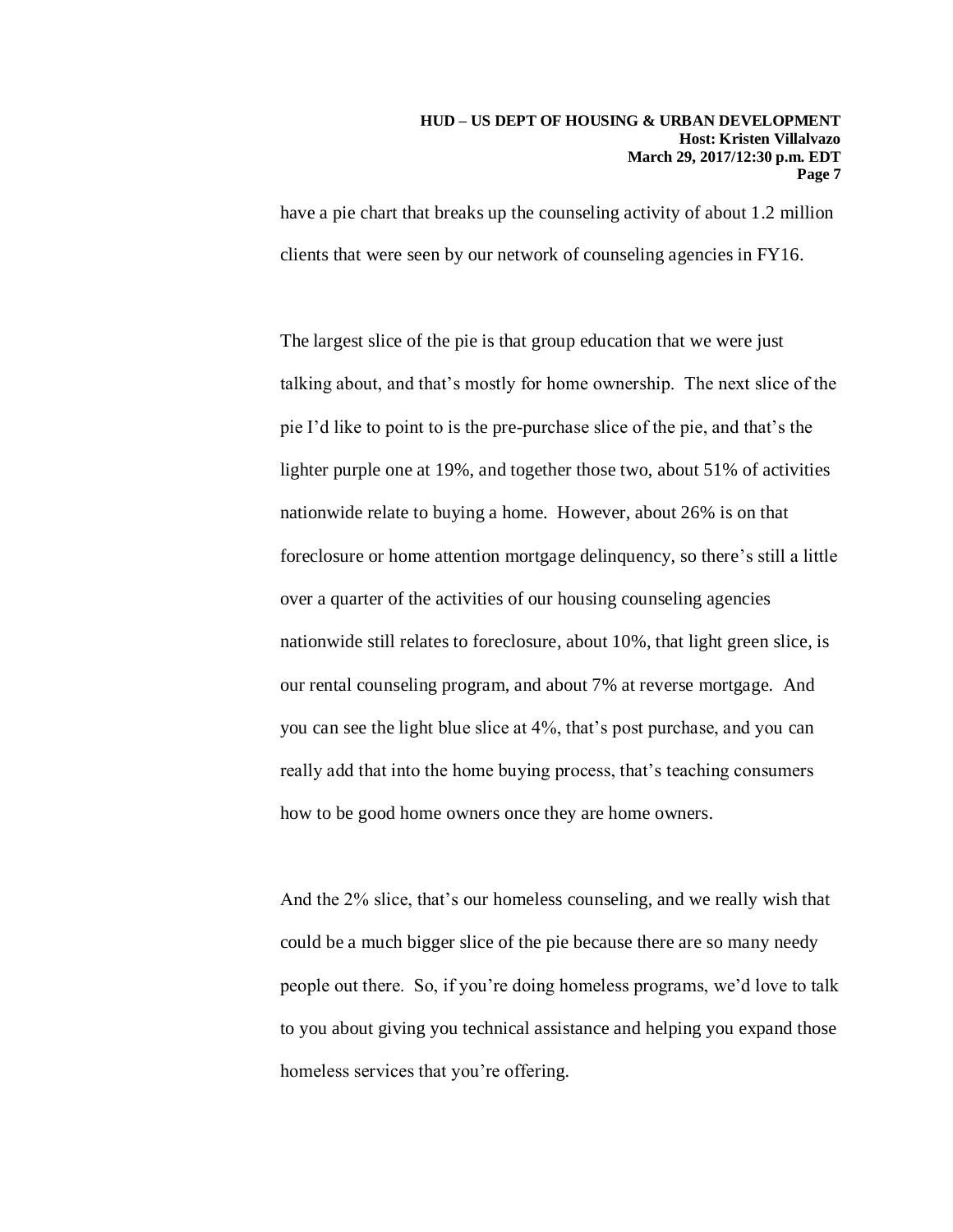Let's go to the next slide, which will zoom in on the state of Minnesota. And in Minnesota we have 36 agencies that were reporting, and they received about \$700,000 in FY16 funding, and saw about 16,500 or so folks. Now, let's look at first that 30%, that's the default mortgage delinquency, and you can see that it's a little higher in Minnesota than it is nationwide, and the pre-purchase is a little less, and the group education is a little less as well. So, let's toggle back just so we can visually see, and you can see that nationally we're looking at 32% and 19% on the group education and the pre-purchase.

So, let's toggle forward, and you can see there group education of 29%, and 20% on pre-purchase, so just a slightly bit more. But that foreclosure is higher by about four points, so that's something worth keeping an eye on. Rental counseling is a little bit higher. Homeless counseling is a little bit lower, and I don't know if that's a good thing because maybe there are less homeless people, or maybe there are less services being offered, but it's certainly worth having the discussion with any of you that are doing homeless counseling. We would love to talk to you about that. Next slide, please.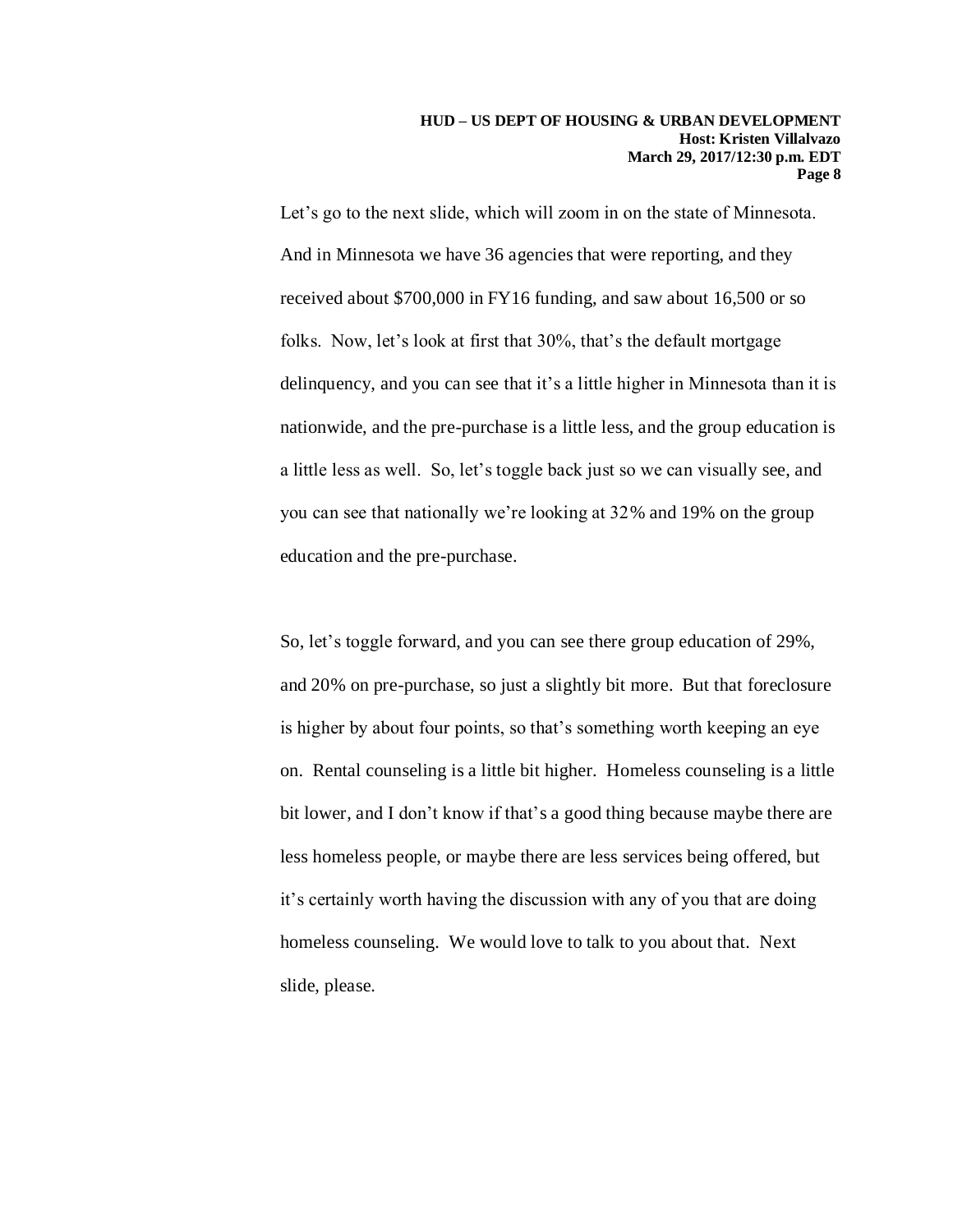What's the national impact of one-on-one counseling? And this is what our counselors did nationwide, about 388,000 or so consumers worked with a housing counselor to develop a sustainable household budget. About 293,000 or so received fair housing information. About 197,000 improved their financial capacity, and that's huge, that is a real important thing to keep in mind. And about 190,000 gained access to resources to help improve their housing situation. Next slide, please.

Now, in Minnesota almost 7,000 received information on fair housing and fair lending, and about 4,900 or so gained access to those resources to help improve their housing situation. And about 4,800 worked with a housing counselor to develop a sustainable household budget. And about 4,300 or so improved their financial capacity. So, that is the intangible results of the HUD-approved housing counseling agencies' efforts in the state of Minnesota, and it's very important because all of those families represented by these numbers improved their housing situation, and that means an improvement in the quality of life and in their standard of living, and it's certainly a great return for our program. Next slide, please.

On the program initiatives front, we have some research that's out there that you can find on our website and the HUD Exchange, and we'll give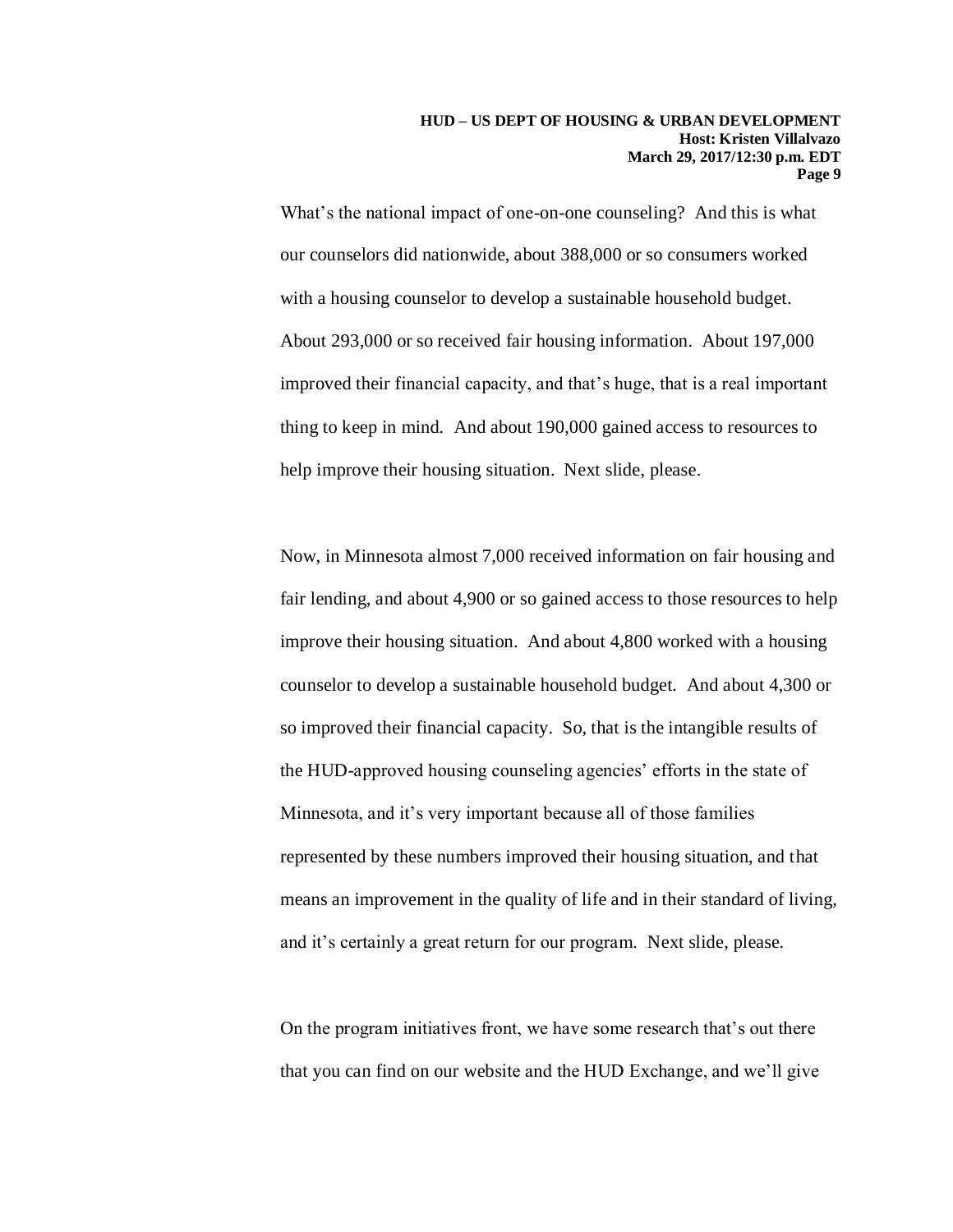you the links to that a little later in the presentation. And there are several research papers, including one that's going on right now being done by HUD, proving the efficacy of housing counseling. And you can certainly reference those when you talk to your funders about the good things that housing counseling does and what you're doing in your program, and the results are scientifically measured and show that housing counseling is effective.

Some of it is summarized in this poster that we have here, it's called "Beat the Odds," and some of the numbers that I'd like to call out is that in general the research shows that a home owner's net worth is 36x that of a renter's on average, and that is a huge economic benefit to home ownership. And also, a consumer who has gone through housing counseling is 283x more likely to receive a loan modification if they're having problems with their mortgage than someone who hasn't gone through housing counseling. And those are the kind of things that you'll find in that research.

Now, this poster was sent to our housing counseling agencies, and we have it in English and Spanish. And if you want to receive one of these posters for your agency, if you haven't received it yet, you can send me an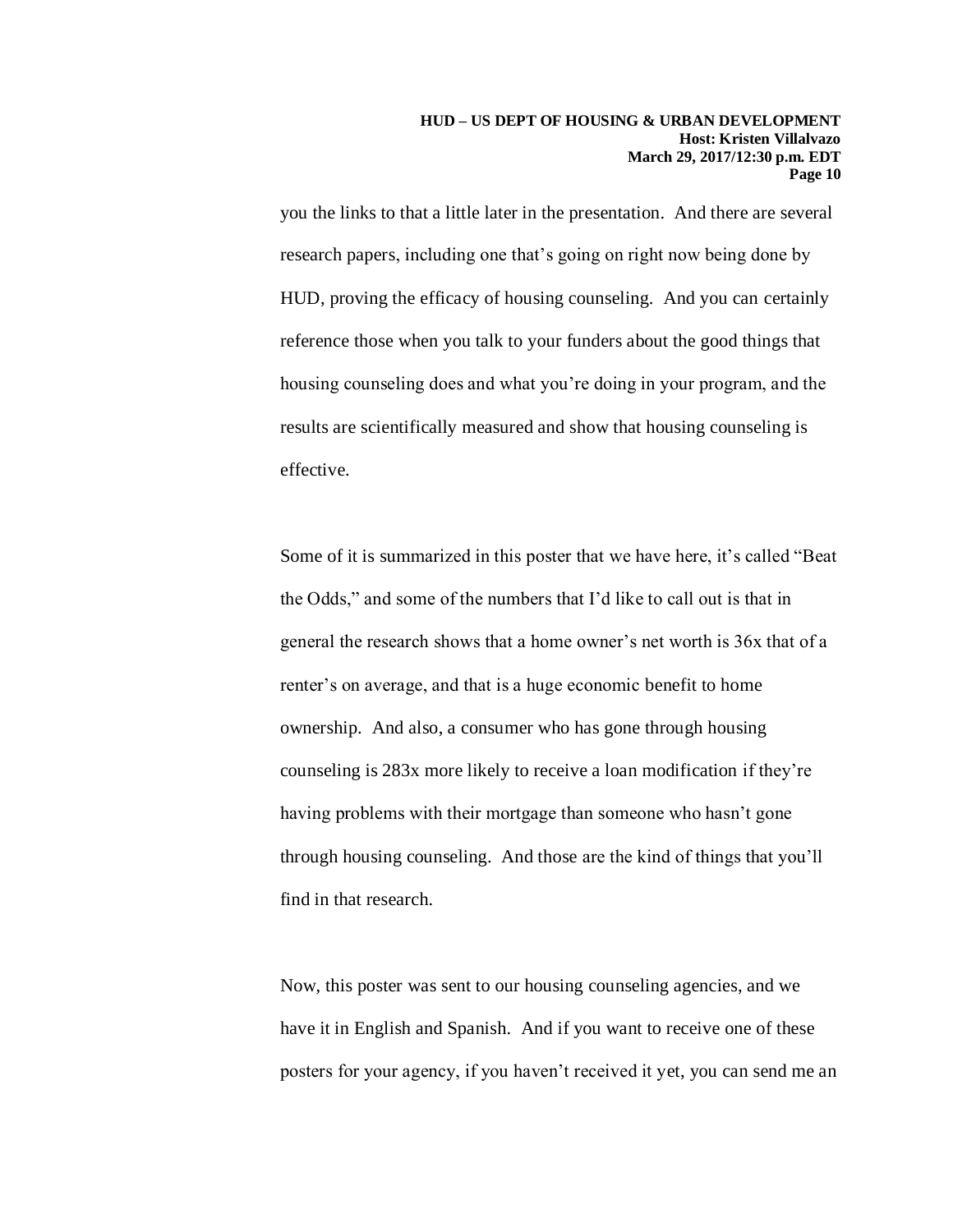email and we'll put you on the list and get a poster out to you, and my email will be provided at the end of this presentation. Also, you're going to get a PDF copy of this presentation, so you can click through links and things like that and do your own research and contact me as well.

Now, another thing that we have on our website is toolkits for industry professionals. And we're always adding to those toolkits, so we have all kinds of toolkits to help you with your housing counseling business. If you see a toolkit on our website that you like and want to give us feedback, we'd love to hear from you. And if you think we need to add a toolkit on a topic that you think is missing, we doubly want to hear from you, and we'll crank out a toolkit to help you as quick as we can. So, we'd love to hear from you on toolkits.

And then finally, a new thing that we have just initiated is a housing counseling federal advisory committee. And that's a committee of regular people, they come from the real estate industry, from the housing counseling industry, and some folks who are just private citizens with an interest in housing counseling that have come together and volunteered to serve as advisers to the Office of Housing Counseling. And they meet quarterly, and those meetings are open to the public, and they love to hear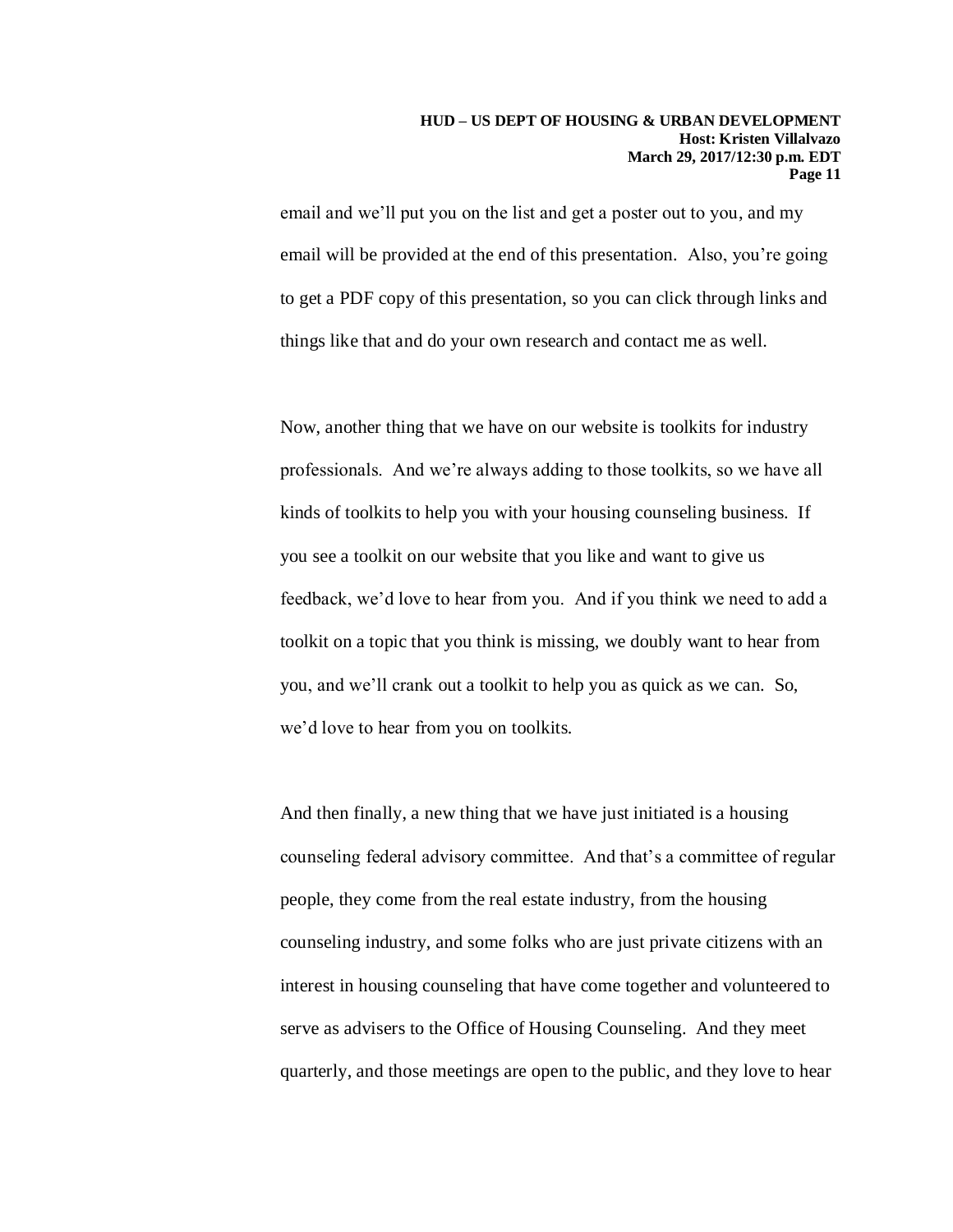feedback from the public. So, look out for announcements about federal advisory committee meetings. You're all certainly invited to either attend in person when they're held in person, or listen in when there are conference calls, and also ask your questions and bring up your issues so the advisory committee can hear your opinions and then can advise HUD on our housing counseling program. Next slide, please.

So, here's a slide that calls back to some of those research papers. And you can see, I've been looking at this slide, that there's all kinds of numbers here that support the value proposition of housing counseling and that it really does work and really does help folks. And you can find all of these studies and more on our website at the HUD Exchange. And there will be a link to that in this presentation later on. Next slide, please.

The Supplemental NOFA that just closed was for eligible applicants that were not awarded FY16 funds in 2016, they may be new agencies, or they may have just not gotten a good enough score to get funds in 2016, well, they were able to resubmit in 2017. Any agency that was approved prior to January  $31<sup>st</sup>$  was eligible. The deadline was March  $17<sup>th</sup>$ , and we are now processing those applications. We're still waiting for an appropriation for this NOFA. We have the authorization to do it, but we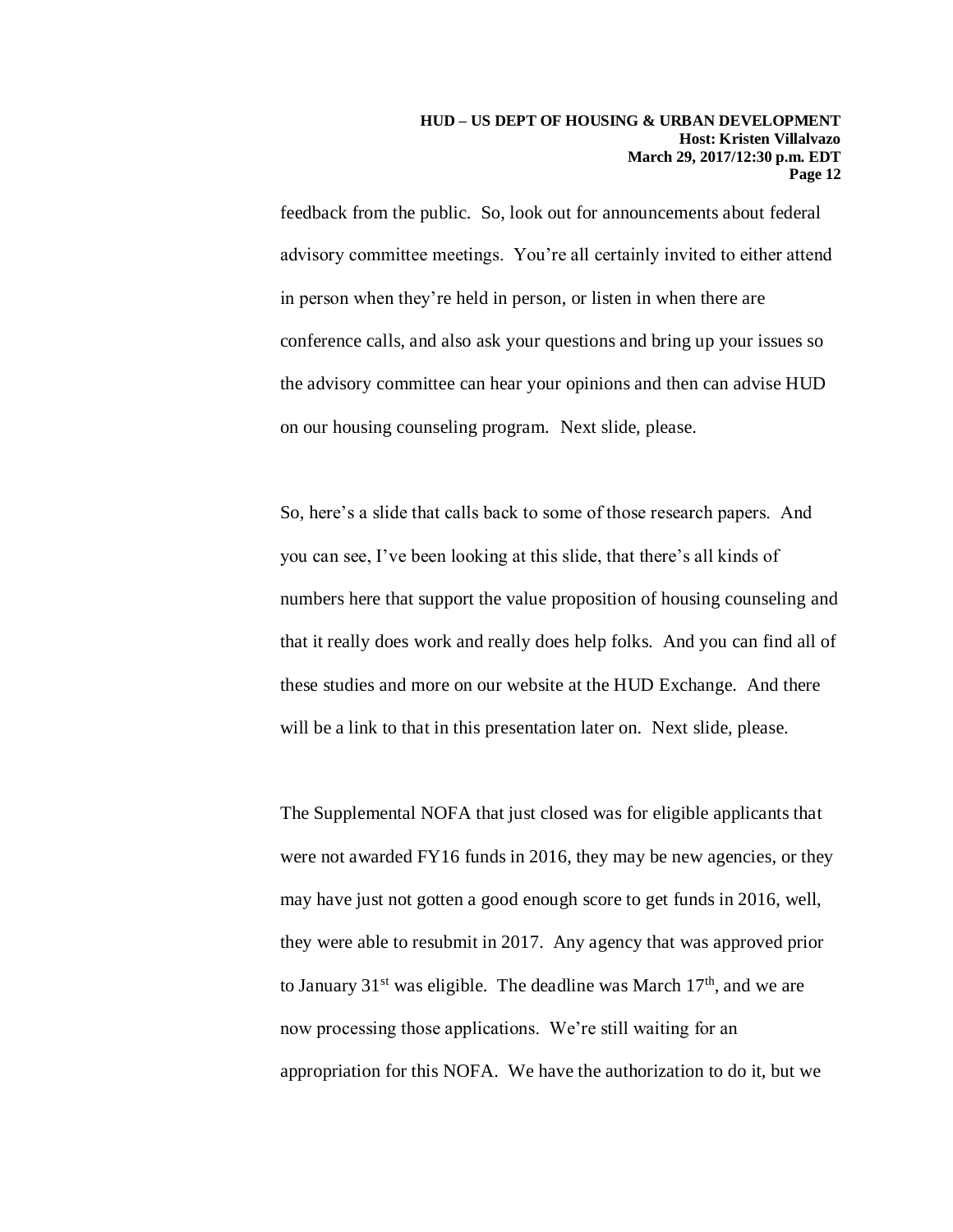are waiting for the appropriation to actually hit our account. So, a lot of it is budget driven and we're waiting to see what happens in that respect. Next slide, please.

So, housing counselor certification, which I guess is the reason why a lot of you have tuned into the call today, well, we published a final rule on December 14<sup>th</sup>, it's in the Federal Register at that citation, 81 FR 90632. Now, the final compliance date for housing counselor certification will be 36 months after the examination becomes available. And it's not available right now, but the website is up, and I'll give you a little more information on that in a little bit. We will publish a Federal Register notice to announce the availability of the exam, and we'll also include a notice on our web page and in our LISTSERV so that you're all well informed and know when the exam will start. Next slide, please.

So, what are some of the benefits of certification? And a lot of it is centered around, again, that value proposition of housing counseling and how do we support that. We feel that certified counselors will have a credential and that credential is going to be the same kind of credential that you see in just about any real estate professional from any walk of life. Your real estate brokers, your loan officers, your title people,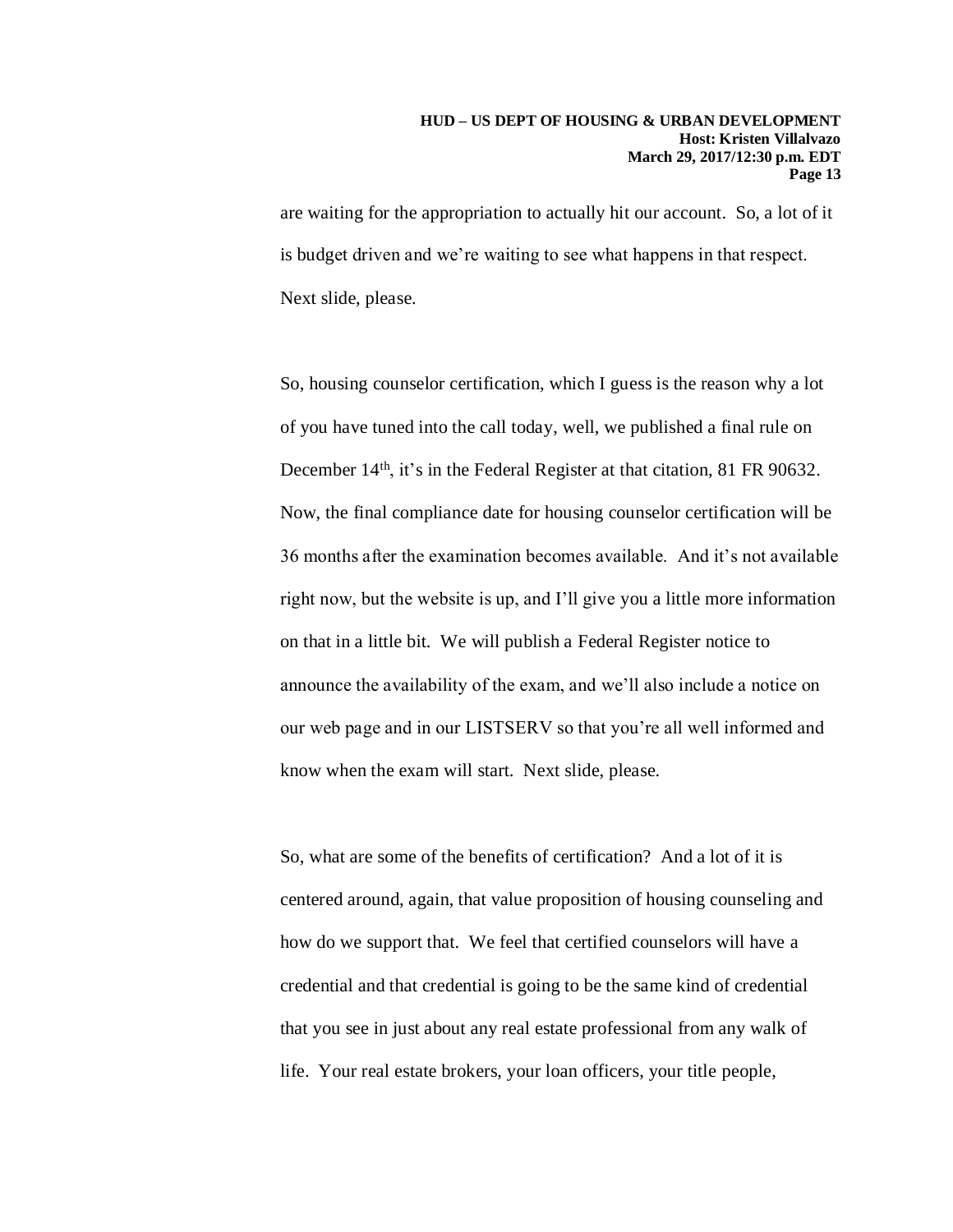appraisers, everyone who's in a real estate transaction and is paid for their services has some sort of license or certificate. Now, housing counselors are going to have the very same kind of professional certification.

One of the things that we found out from the great foreclosure crisis was that housing counselors were really on the front line, they were sort of mortgage first responders, helping people save their homes and negotiate with lenders and improve their housing situation or find another housing situation if they were unable to save their homes. And the professionalism that housing counseling showed was really amazing throughout that time, and Congress realized that housing counselors are real estate professionals, just like anybody else in our industry and so decided that housing counselors should also be tested and certified just like other real estate professionals.

And that is intended to elevate the value of the program for consumers and increase its visibility and the awareness of housing counseling, because in our messaging we're going to begin pointing consumers to certified housing counselors, so "Ask for a HUD Certified Housing Counselor" will become the watch word, and this will help consumers avoid scammers and con artists that were out there and are still out there luring them into these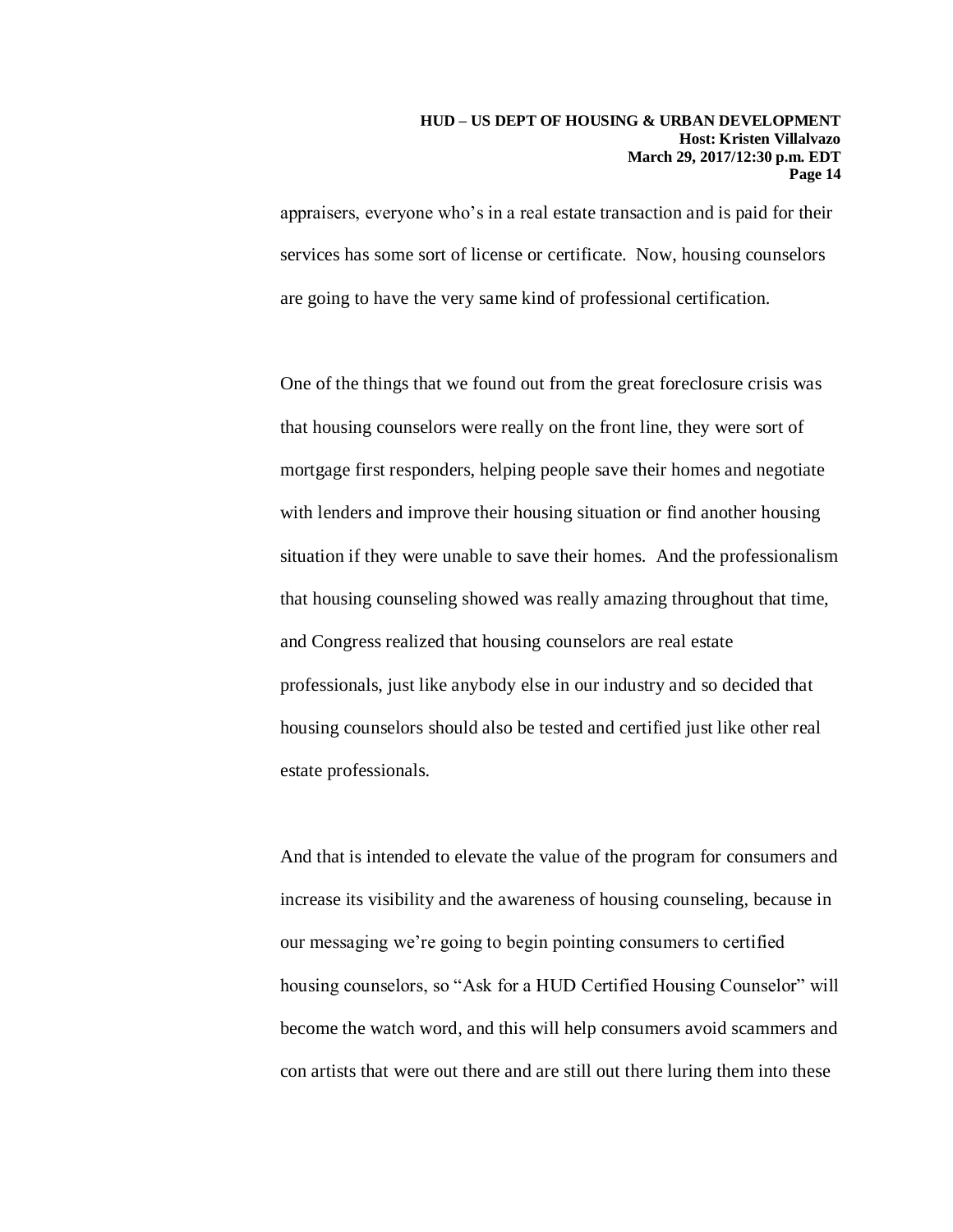scams that basically just take their money or take their homes. So, we really feel that certification is going to be a tremendous elevation to our housing counseling industry and is also going to really help consumers identify where to obtain quality assistance. Next slide, please.

So, some of the key provisions of the final rule are that all housing counseling provided in connection with all HUD programs must be performed by a HUD certified housing counselor. And a HUD certified housing counselor is defined as a housing counselor who has passed the HUD certification exam and works for a HUD-approved housing counseling agency. Next slide, please.

So, the exam is going to cover six major topics, and we'll go over those in a moment. Counselors only have to pass the certification exam once, and like I said, they need to work for an agency approved to participate in HUD's housing counseling program, and we're going to be verifying that through a federal system that we are building right now. Counselors will be able to become certified as soon as the test opens, and the final date for compliance for housing counseling agencies to have a HUD certified housing counselor who's passed the exam onboard will be 36 months after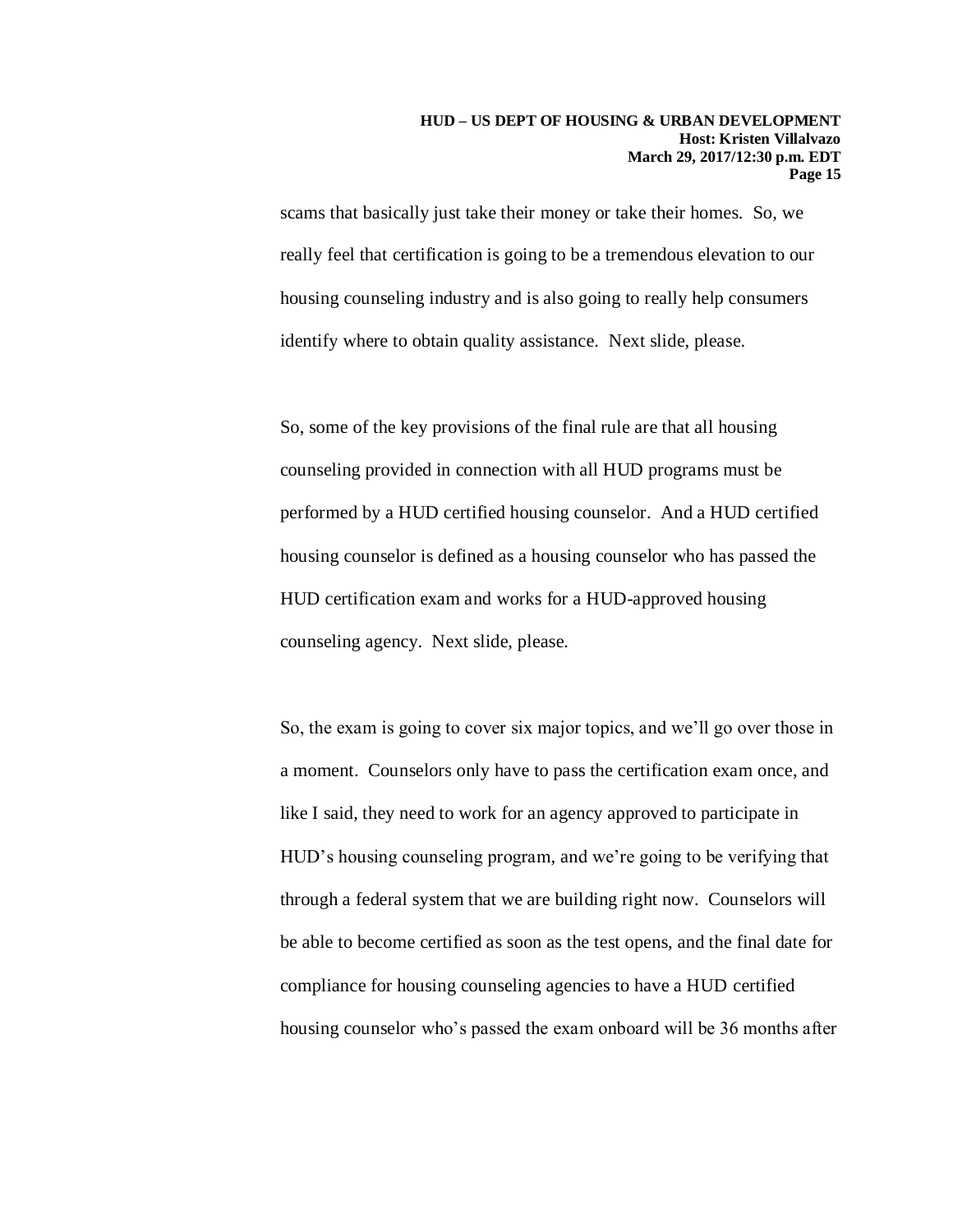we start testing, so counselors will have three years to complete this certification exam. Next slide, please.

There will be six major topics that counselors are going to be tested on, and this is from the legislation, financial management, property maintenance, responsibilities of home ownership and tenancy, fair housing laws and requirements, housing affordability and avoidance of and responses to rental and mortgage delinquency and avoidance of eviction and mortgage default, which is very important. Next slide, please.

Counselors will register and take the exam at hudhousingcounselors.com. And you can go to that website right now and look at the free study guide that's available right now for you to look at and study. There will be a free practice exam that is going to be posted, soon hopefully, and after we start testing you'll be able to take the exam either proctored online or at a proctoring site. The cost will be in the \$100 to \$140 range, probably for the proctored in-person test taking closer to \$140. Now, we're doing our best to get these prices down. The cost can be absorbed by the HUD housing counseling grant, so counselors don't necessarily have to pay for this out of their own pocket.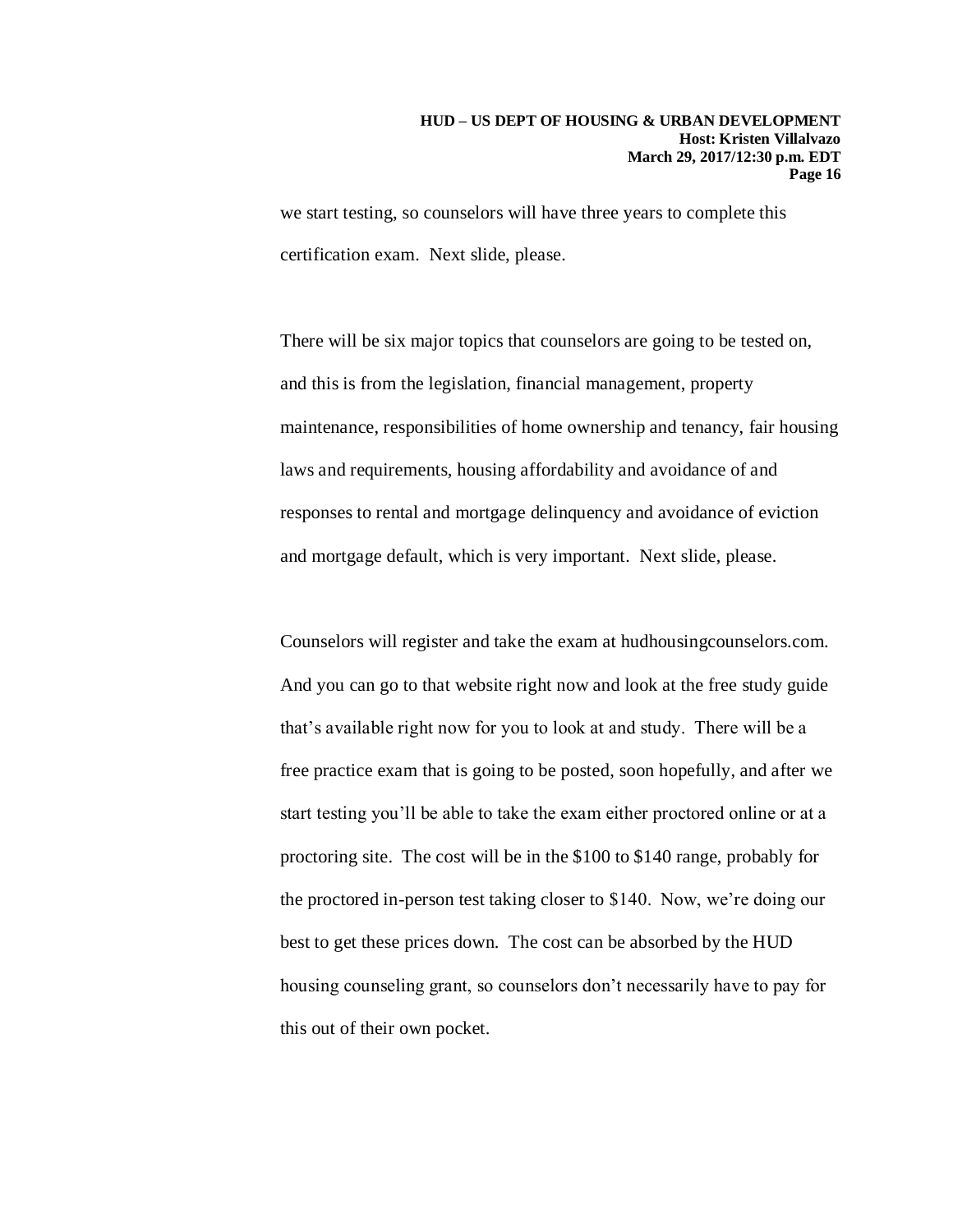We're going to be doing the test in English and Spanish, and while you can take this test multiple times you do have to pay a fee each time you take the test. And that's where that free practice exam is going to come in handy. Think of it like getting a license through the Department of Motor Vehicles, in some states there's a written test that you have to sit for, but they have online study tests where you can basically take those practice tests over and over again and hone your proficiency, and when you feel that you have reached a level of proficiency that you're sure you're going to pass this test, then you plunk down your money and you take the HUD exam.

And I have no doubt that an experienced housing counselor in HUD's program who studies and takes the practice exams will pass that certification exam quite easily. I'm very sure that when you combine your experience, and your studying, and your practicing it should be a fairly simple matter for any experienced housing counselor to get their certification.

Now, remember you're certified for life, so you only have to take this exam once, there are no continuing education requirements. There are some in terms of the housing counseling agency and maintaining their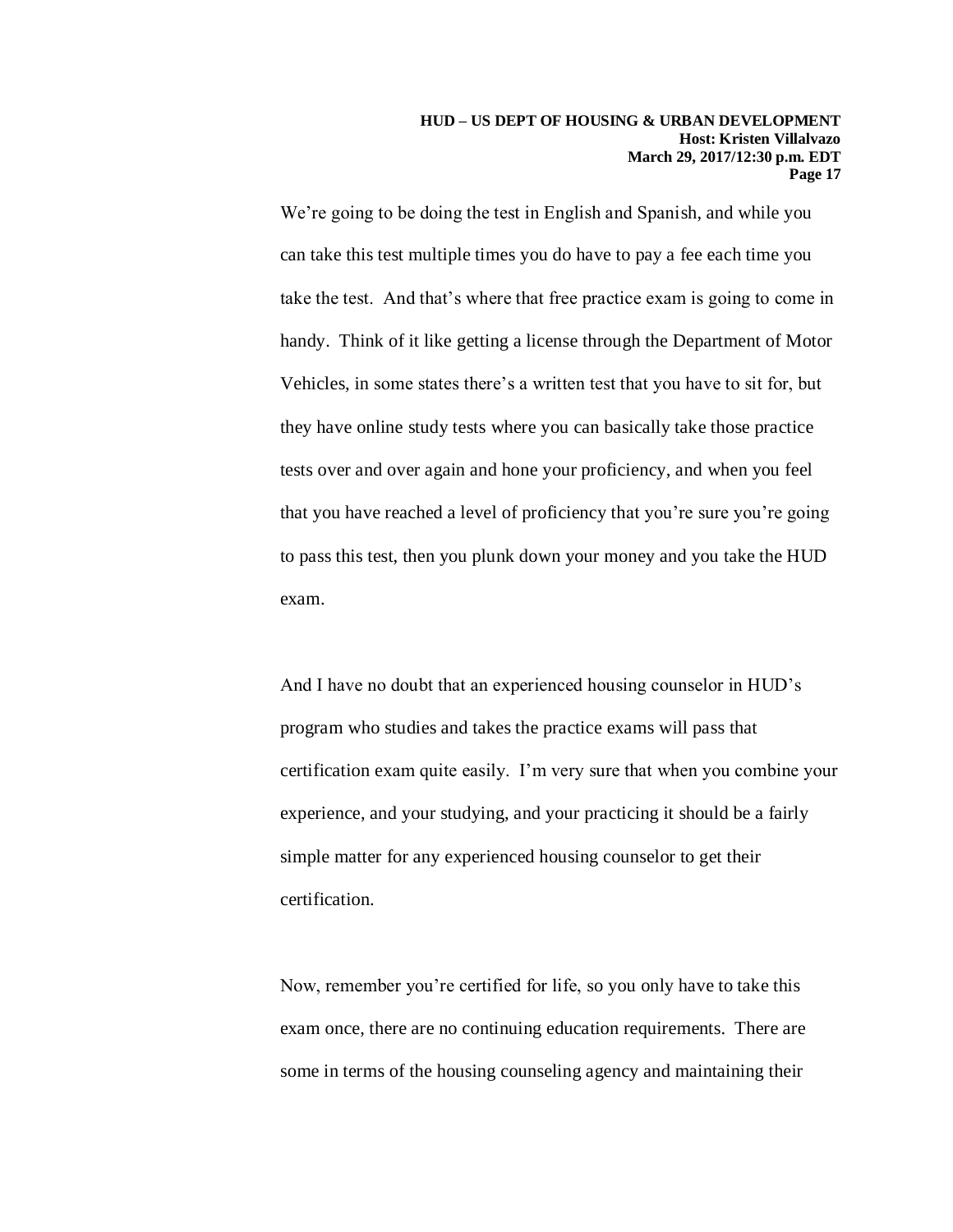HUD approval, but that's a separate issue. For your certification that is for life for each counselor. Next slide, please.

Now, that certification is active as long as the housing counselor is working at a HUD-approved housing counseling agency. It goes inactive when that counselor leaves the employ of the housing counseling agency. And the executive director or designee who has access to our system will activate and deactivate housing counselor certificates as appropriate.

Now, when the counselor pops up at a new place of employment then that executive director at that new housing counseling agency can go into the system and reactivate that housing counselor's certificate, print it out, and they can hang it by their desk, and it will have the name of the counselor and the agency that they work for.

And the reason why we're doing it this way is because what we want to avoid is housing counselors becoming certified and then leaving their place of employment, their housing counseling agency and hanging out a shingle and proliferating a lot of difficult to track and fairly unregulated housing counseling activities. So, we're going to stay within HUD's approved housing counseling agency and housing counselors will be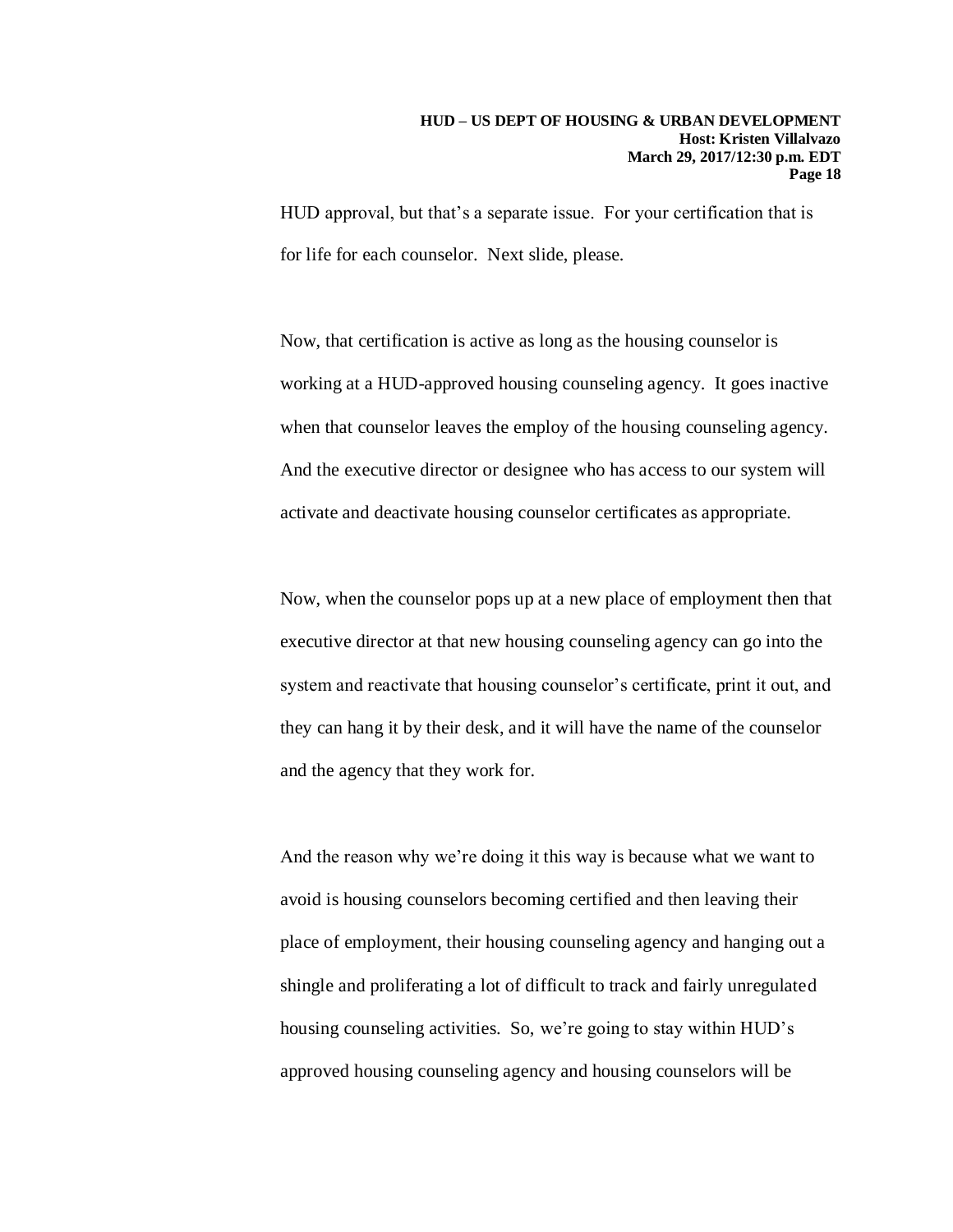certified to operate in our program as long as they are employed at a HUD-approved housing counseling agency. Next slide, please.

So, the final rule on certification is going to impact several programs, and a lot of counseling agencies are wondering if they are affected, and that really has to do with how they define housing counseling and what activities they're engaged in. We are anticipating that CDBG programs, public housing programs, home programs could be the kind of programs that could be affected and require housing counseling, because a lot of those programs do require some form of education or some form of counseling in order for a consumer to participate in those programs. But the final rule really narrowly defines housing counseling. Next slide, please.

Really we can look at what is not housing counseling, and that might give you a better idea. What's not housing counseling is services that provide information, or just simple placement, or referral services and really don't go through that full cycle of a unit of housing counseling like we saw in the early slide that talked about action plans, and budgets and client intake and the outcomes. If those things are not present, then it's probably not housing counseling and you may not need to become certified and the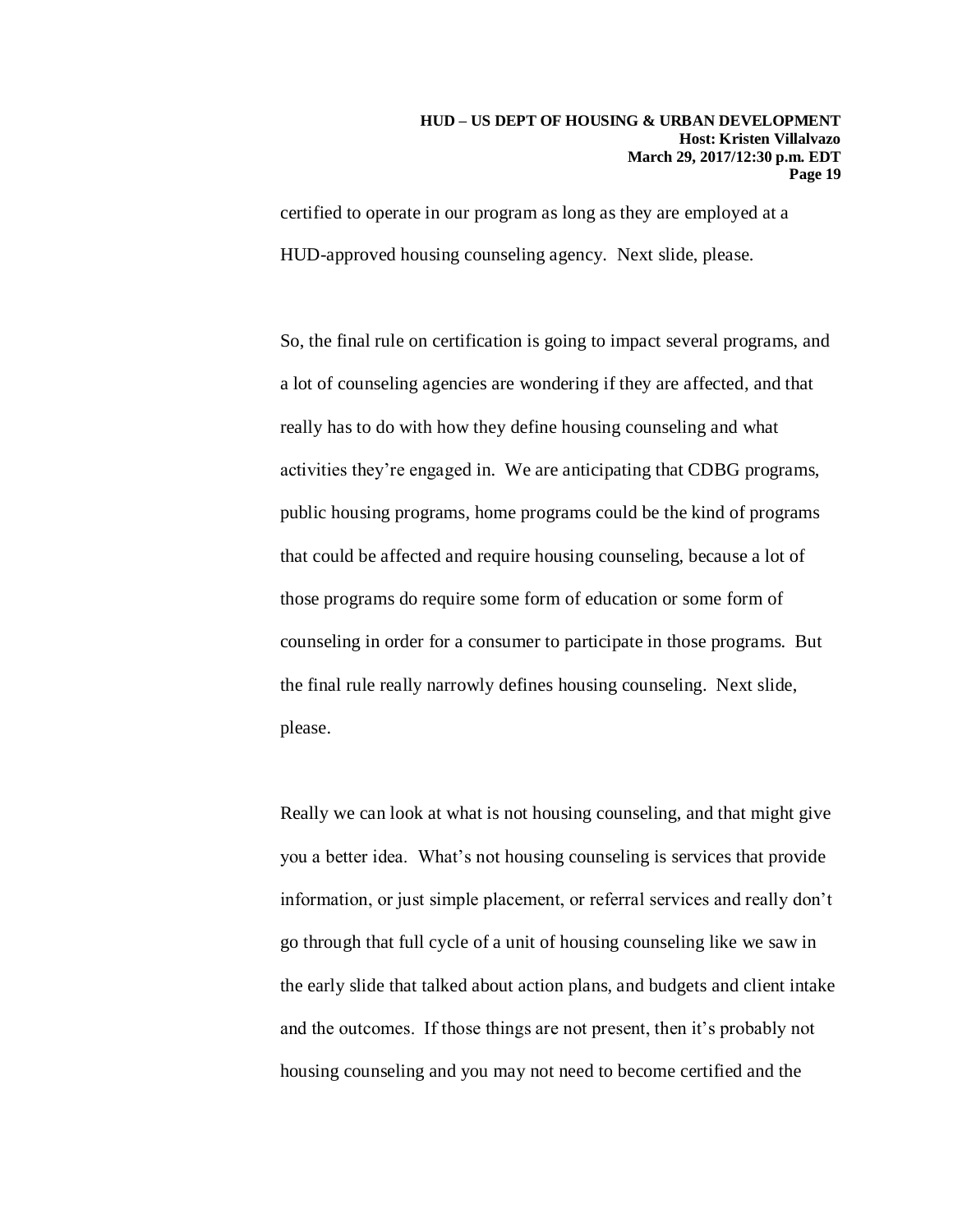agency may not need to become approved, so those routine administrative activities like eligibility determinations, case management, intake, those may not be housing counseling either. And case management that could be incidental to a larger case management program, like housing people with AIDS, or emergency shelter grants, or continuum of care may also not be housing counseling. And then finally, fair housing advice and advocacy, which really may be limited to processing complaints and filing claims, also may not be housing counseling as well.

Now, your agency may do these things and you may include it as part of your housing counseling services, and in that case the agency may need to become approved and you may need to become certified. But we'd be happy to talk to you individually about your individual agency situation and help you sort it out and plot out a strategy for certification, if you think you're going to need that. Next slide, please.

Now, the impact on what's known as pass-through organizations, or intermediaries, these could be state housing finance agencies or national intermediaries that are currently in our program, they basically receive funding from us and pass it through to their network of affiliates, and they could also be multi-state organizations or regional organizations, and what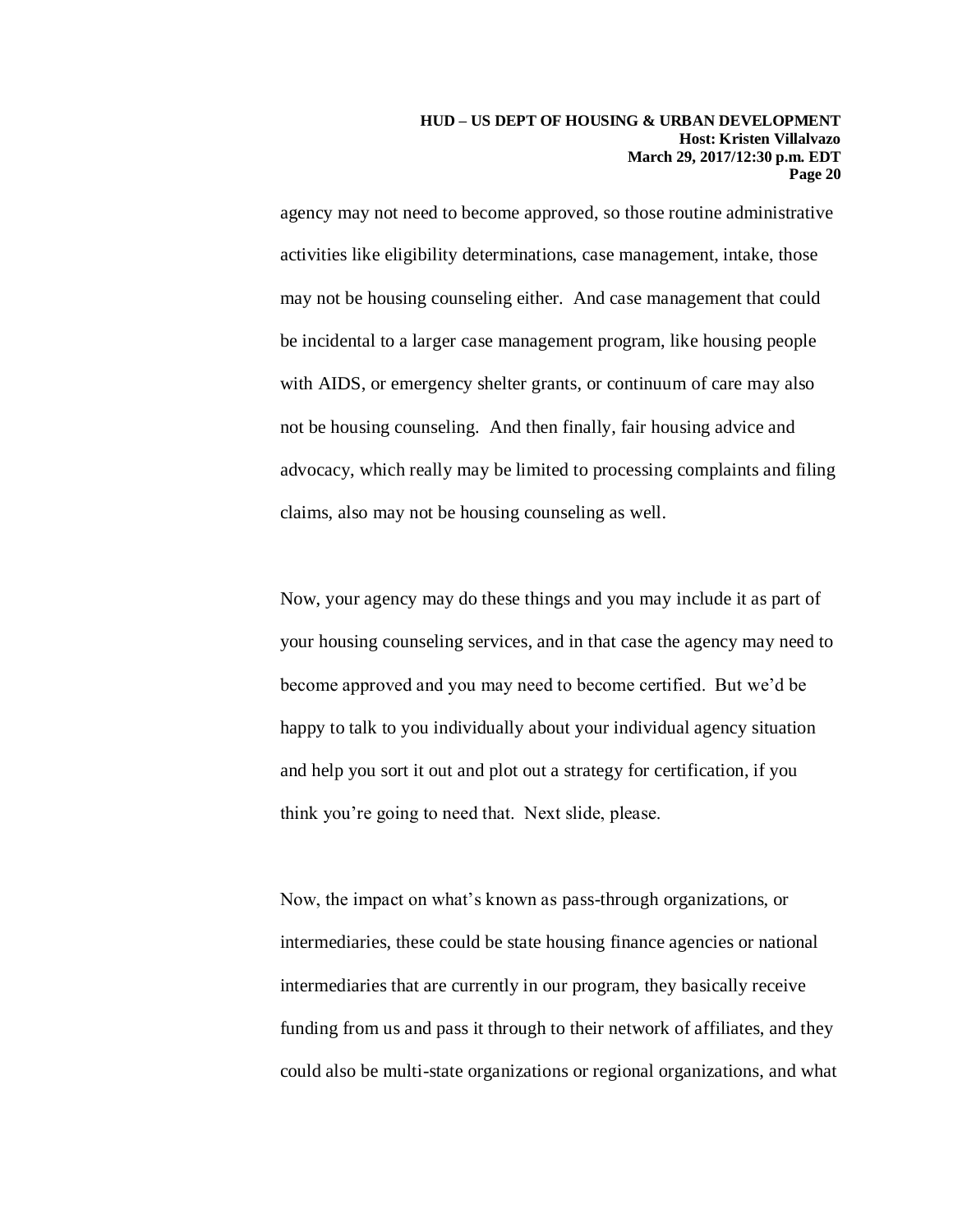we really want to get to is the administration of those funds. Now, some of those agencies don't do counseling, they just administer funds and just pay us those funds along. And in that case the staff of those agencies who don't see clients do not need to become certified housing counselors.

Now, let's say that you're maybe working at a small housing counseling agency and there are a lot of people in the waiting room and some of the counselors have called in sick, maybe it's flu season, who knows, and the executive director or other management staff have traditionally gotten out and have helped clients when there's a shortage of counselors. Now, if your agency does that, then that executive staff, that managerial staff may want to consider becoming HUD-certified counselors if you're going to count their contribution on those days when the waiting room was full on your 9902.

If in fact the executive director and the administrative staff, the accountant, or whoever doesn't ever do any counseling on a local level in a small agency, then they don't need to consider being certified counselors, and certainly the receptionist also does not need to be a certified counselor. There could be people that help the process of counseling by intaking clients and giving them forms to fill out to get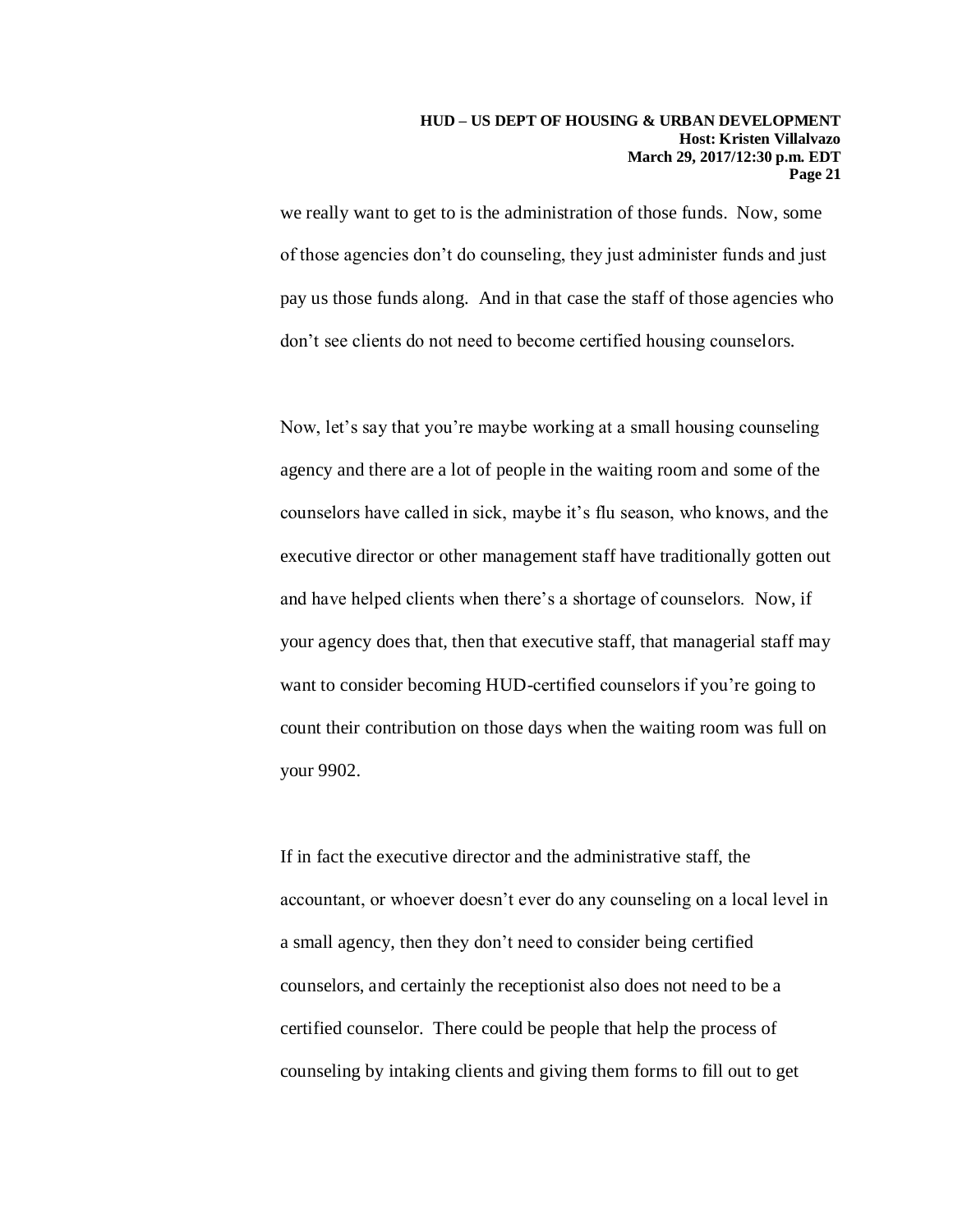them prepared to see the HUD-certified counselor, and they don't need to become certified either. Next slide, please.

So, what are the options for an agency that's out there that thinks they might be covered by the final rule? Well, there's really four options. The first one is to apply to HUD for approval, or join up with a HUD-approved intermediary or a state housing finance agency.

The other thing that they can do is to partner with an existing housing counseling agency to deliver those housing counseling services on their behalf. And that's actually a pretty good option for the public housing authority that is probably already overworked with their own program requirements, to partner with a HUD-approved housing counseling agency will let them send those clients to the housing counseling agency, the housing counseling agency would provide their services and send those clients back so that they can continue with whatever program that they're being counseled for. And hopefully a financial arrangement can be worked out between the housing authority or other entity and the HUDapproved housing counseling agency outsourcing the housing counseling workload, which is an option that we've seen a lot of entities doing.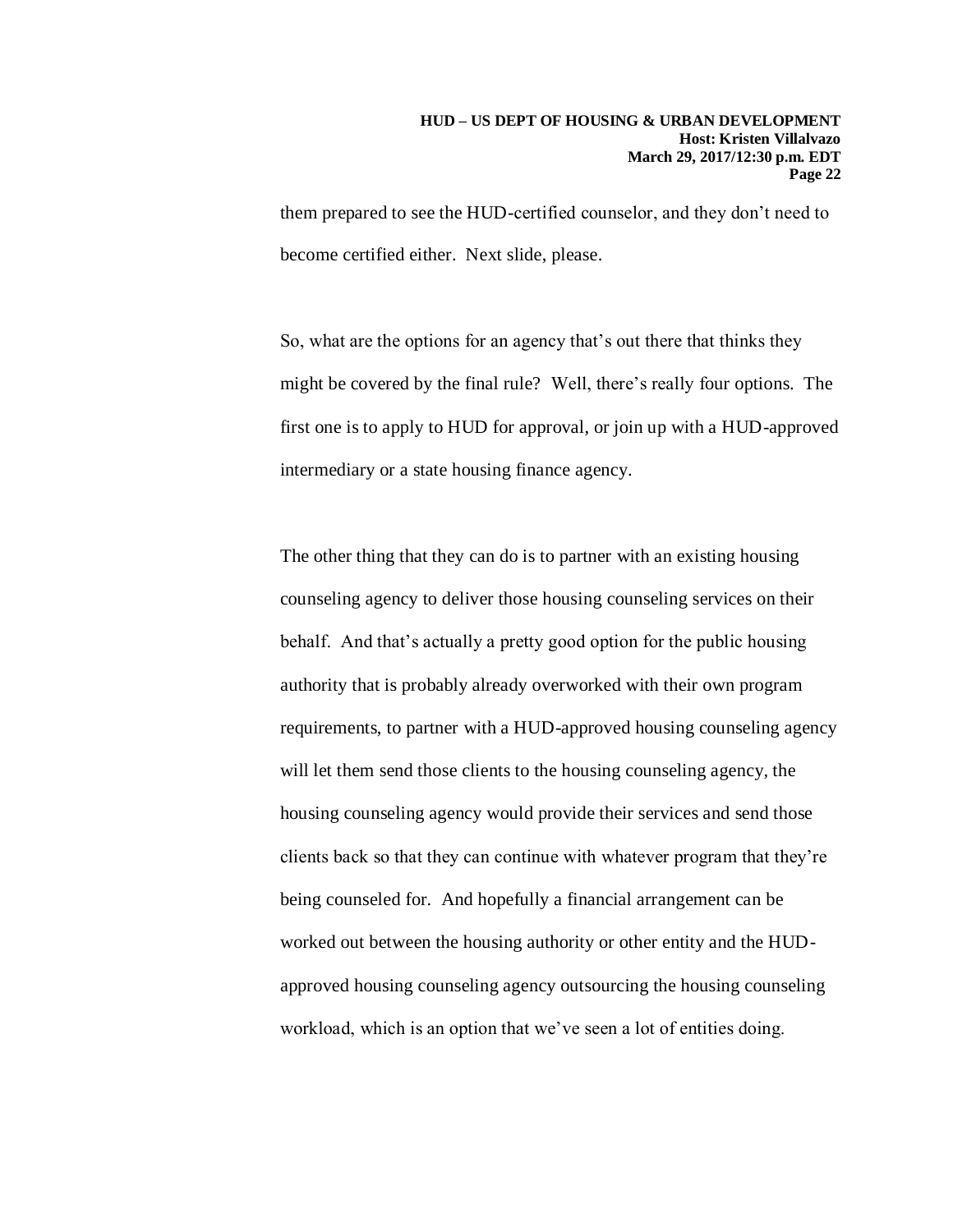Another thing is to modify your program in order to become compliant. And then the one that we don't want to see is that you stop delivering housing counseling services before the final compliance date. We'd like to see more opportunities for home buyer education and foreclosure help and rental assistance, so we really don't want to see anyone stopping and delivering housing counseling services because of this rule. And if you're facing that kind of a situation, we'd love to talk to you about it and see if we can help you put some technical assistance to work around that problem and maybe choose a different option besides stopping services. Next slide, please.

Now, if you're thinking about becoming HUD-approved so that your counselors can become certified, here's some of the criteria. You need to be a non-profit for state or local government. You need at least a year of experience providing housing counseling, or something substantially very similar. You need at least a year of operation, the corporation needs at least a year of operation in the proposed geographic service area. And you need to prove that you have the administrative and financial capacity, those resources to support a housing counseling program.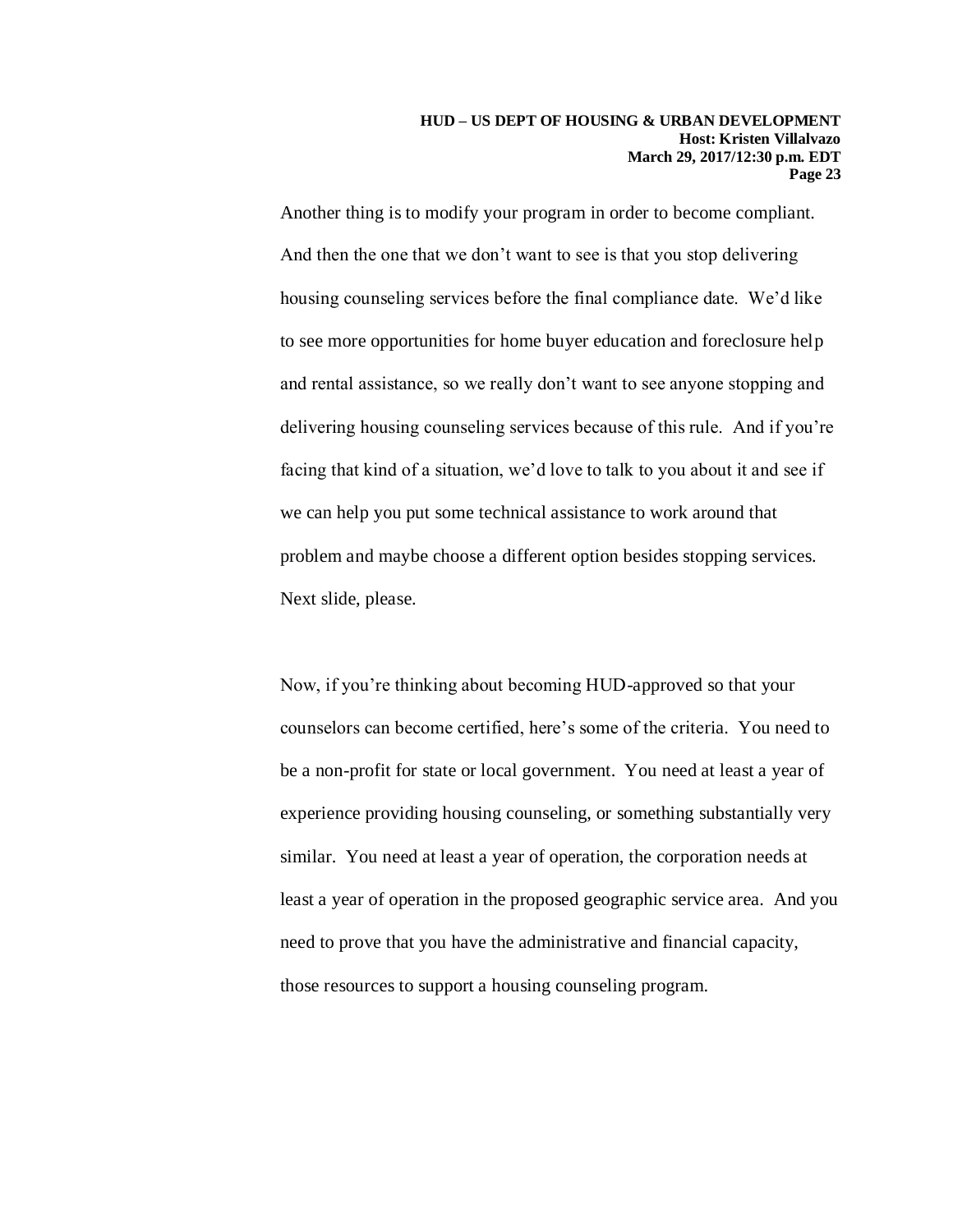Now, to get the ball started all you need to do is email housing.counseling@hud.gov and schedule an appointment, but in your email, just ask to speak to an application adviser and we'll assign an actual live person to contact you and help you through this process. And the website for the application process is right there below as well. Next slide, please.

We put an eligibility tool on our website which can really help you, and this is like a decision tree and what it does is it helps you walk through the various HUD criteria for approval and you would answer "yes" or "no." If you answer "yes" it takes you to the next level, and if you answer "no" it generates a report that tells you what you need to do to overcome that obstacle.

It also includes educational materials on becoming HUD-approved, and when you go through the entire eligibility tool it provides you with a report to follow up on the next steps and helps you make that appointment with the application adviser, so it's a really great tool to follow through and see if your agency could qualify for HUD approval. And if you do qualify for HUD approval, which we hope you all do, if you're thinking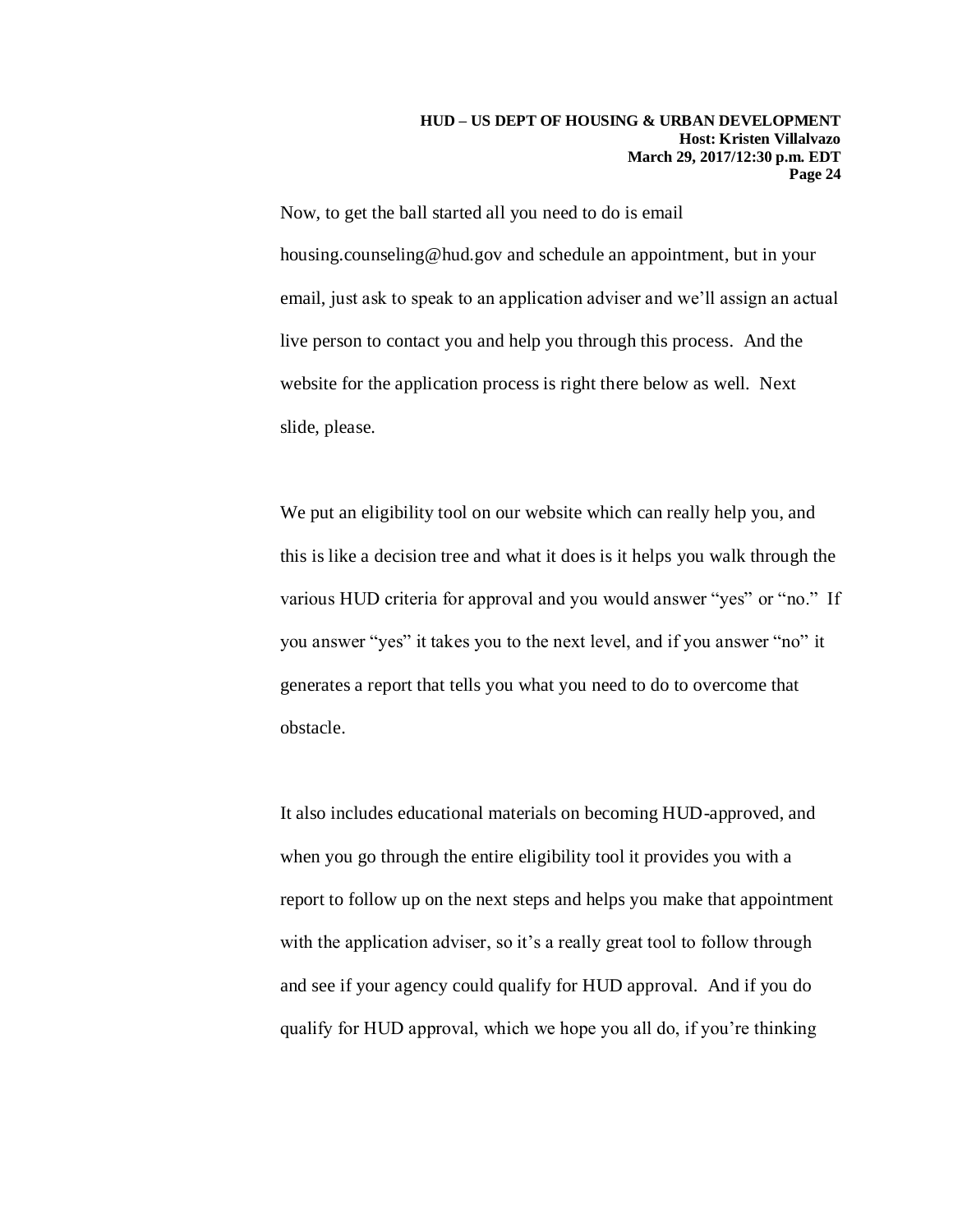about becoming HUD-approved, it will take you through the next steps and hopefully make the process a lot easier for you. Next slide, please.

So, effective on January 13th, which was about a month after the publication of the final rule, these four items became effective. The first one is the requirement that any agency participating in HUD's housing counseling program must address the entire process of home ownership in their home ownership counseling. And that's home ownership from A to Z, starting with how to purchase home, how to obtain financing, how to find a real estate broker, how to maintain your home and also finally how to sell your home when you want to trade up or if you want to change your situation.

There's a reiteration of requirements that are related to the distribution of home inspection materials where appropriate, that's the "For Your Protection Get a Home Inspection" brochure that we want to make sure that anyone interested in home ownership understands, that a home inspection is really important.

There's also a requirement that relates to misuse of housing counseling grant funds, and that's called a material violation. And basically if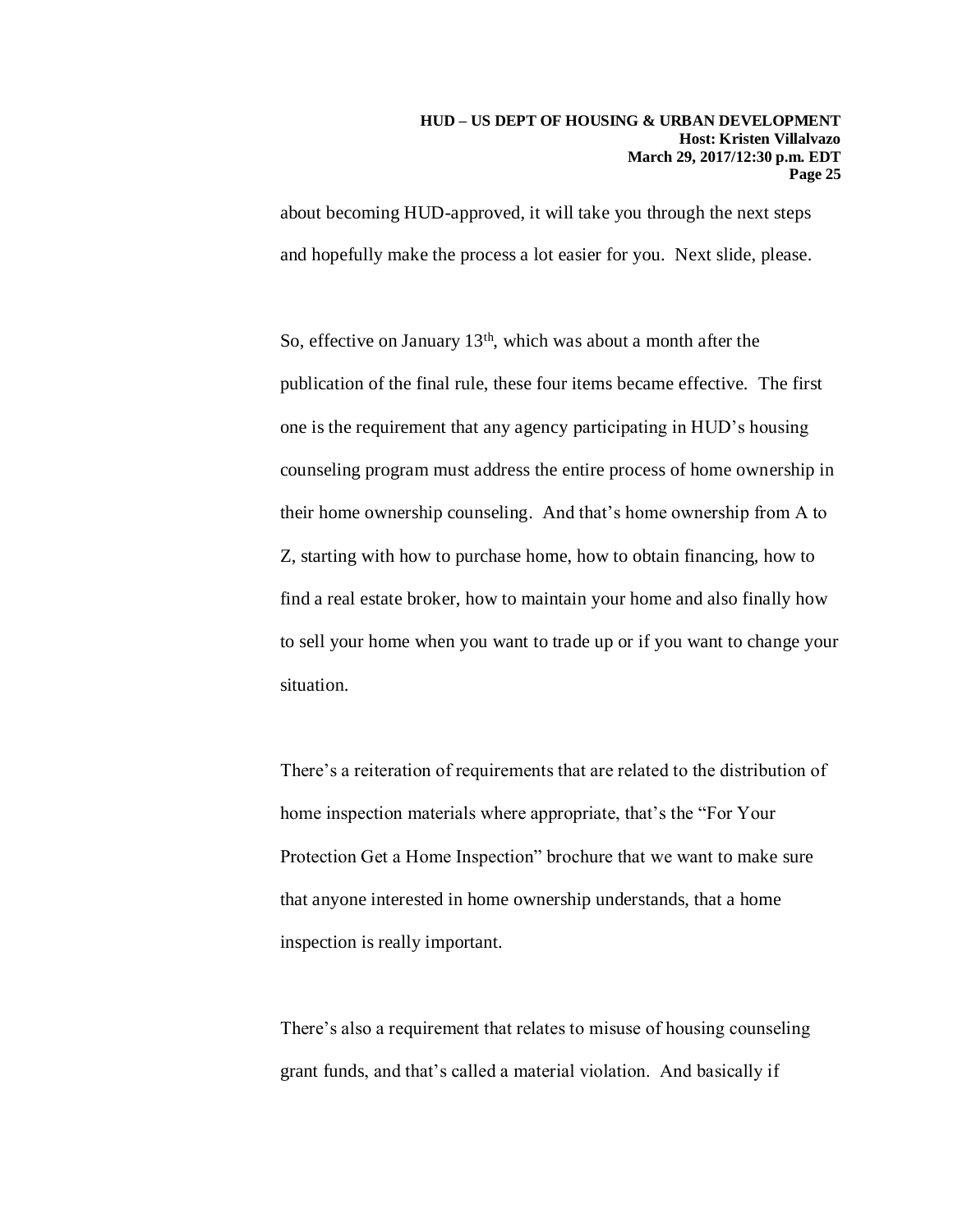housing counseling funds are provided to support housing counseling and then they're diverted and basically the money is stolen, that would be a material violation and it would pretty much ban that housing counseling agency from ever obtaining housing counseling funding again.

Now, there are times when housing counseling agencies make some mistakes, and those aren't necessarily material violations. And the best way for a housing counseling agency to not run afoul of this particular requirement is sustaining contact with your HUD point of contact and talk over any issues that may come up. We expect housing counseling agencies to raise these issues to us, and we will work with any housing counseling agency that raises an issue with us. We want to avoid those material violations so open communication is the best way to do that. And then we encourage all housing counseling agencies to stay in contact with their POC, or point of contact, if they ever have an issue that they're not sure about in terms of grant money.

Then finally there's a requirement that relates to the prohibition of providing housing counseling grant funds to any HUD-approved housing counseling agency that has a violation of federal election law. And we haven't seen that occur in the past, but we're looking out for it of course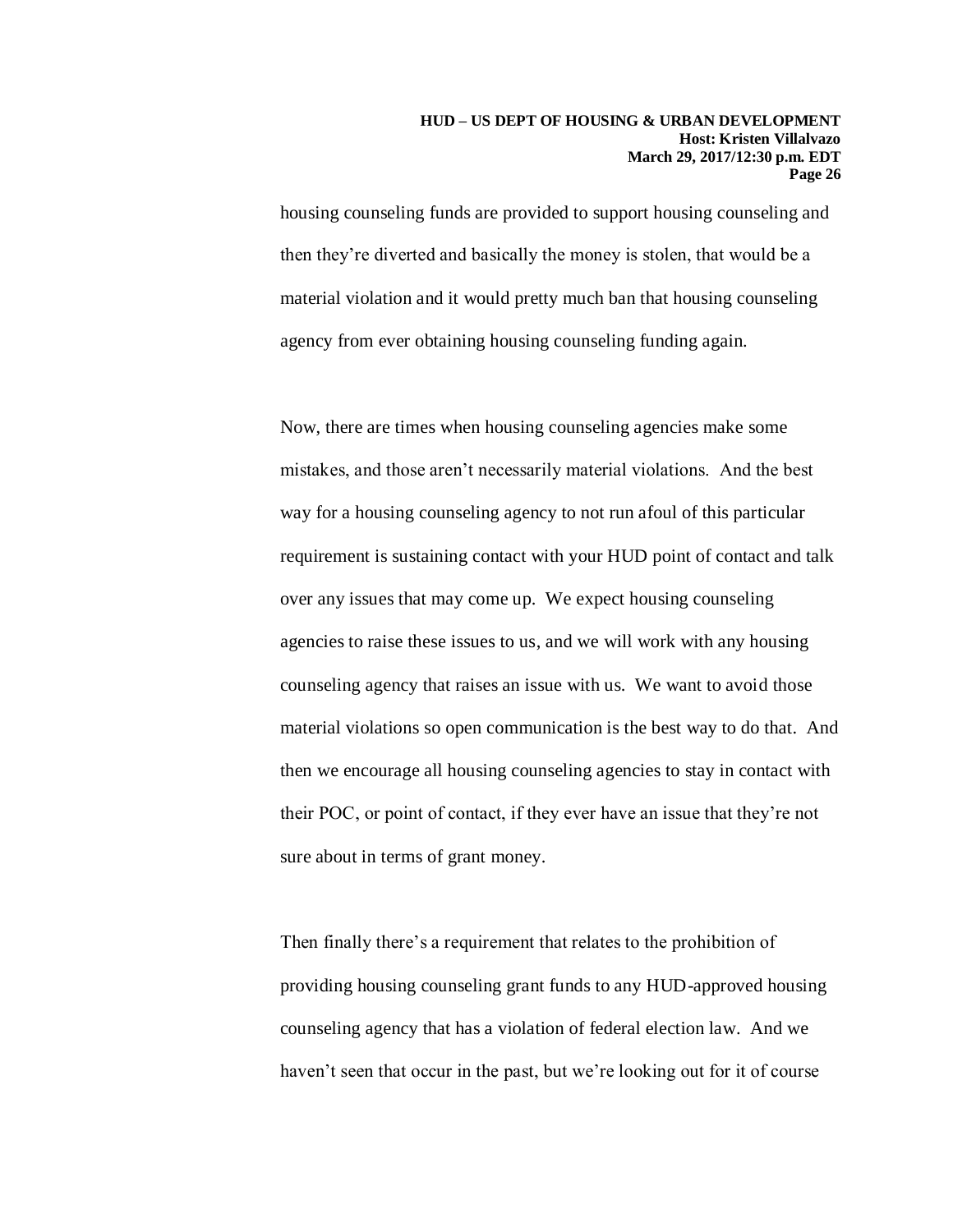because it's in the rule and it's something to keep in mind. Next slide, please.

So, 36 months after the certification agreement becomes available, and that's not 36 months from now it's 36 months after the next federal register notice announcing the start of the exam, will be a requirement that all individuals who provide housing counseling in connection with HUD's programs are certified housing counselors. And then the requirement that any agency providing housing counseling under or in connection with a HUD program, that the agency must be approved to participate in HUD's housing counseling program, so we have approved agencies and we have certified counselors working at those agencies.

And then the requirement that all housing counseling reported on a 9902 form after that 36-month date, three years, becomes effective, that all of that counseling on the 9902 can only be performed by a HUD-certified housing counselor. And that, again, hearkens back to that earlier comment about the executive staff, the manager jumping in and helping on housing counseling, so if you have that kind of situation at your agency, those folks may want to become certified if you want to count those units of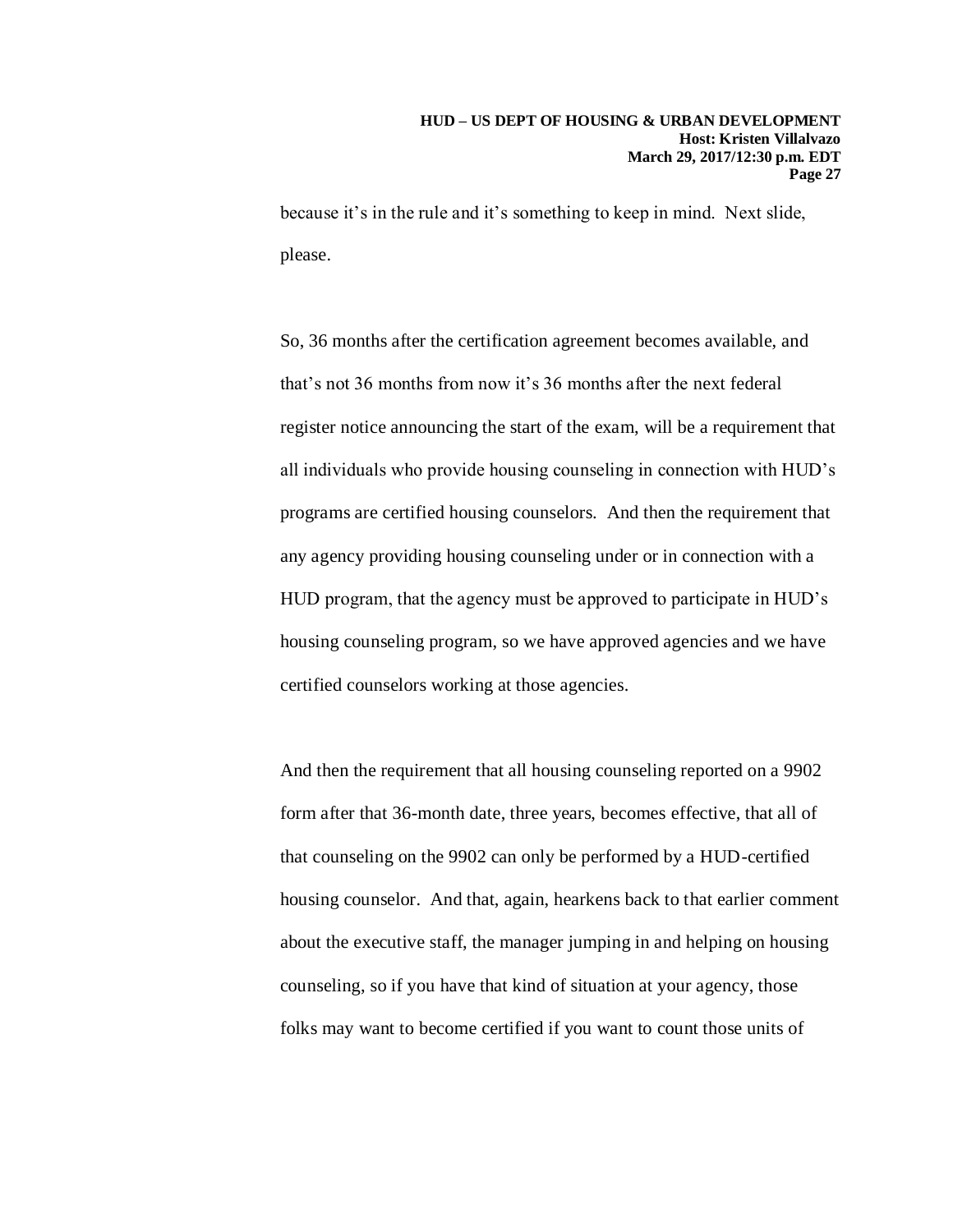counseling on your 9902 36 months after the start of testing. Next slide, please.

Then there will also be a requirement that group education must be overseen by a HUD-certified housing counselor. Now, that doesn't mean you can't have guest speakers. It's perfectly alright to have a loan originator, a loan officer, a real estate broker be a guest speaker and talk about the process of obtaining a mortgage or buying a house. We would expect that that person would identify themselves as, "Hi. I'm a loan officer," and leave it at that, and not advertise their company, and not hand out business cards, and not say, "Come to me for a mortgage." And it's the HUD-certified counselor that is going to oversee that presentation and make sure that that kind of thing doesn't happen.

Now, any new agency that applies to participate in the housing counseling program is also going to have to meet the certification requirements so their folks are going to have to be tested and they'll have to provide proof that they have passed the exam before we approve that agency. And then once approved they'll be able to go into our system and activate those counselors to be certified for their agency.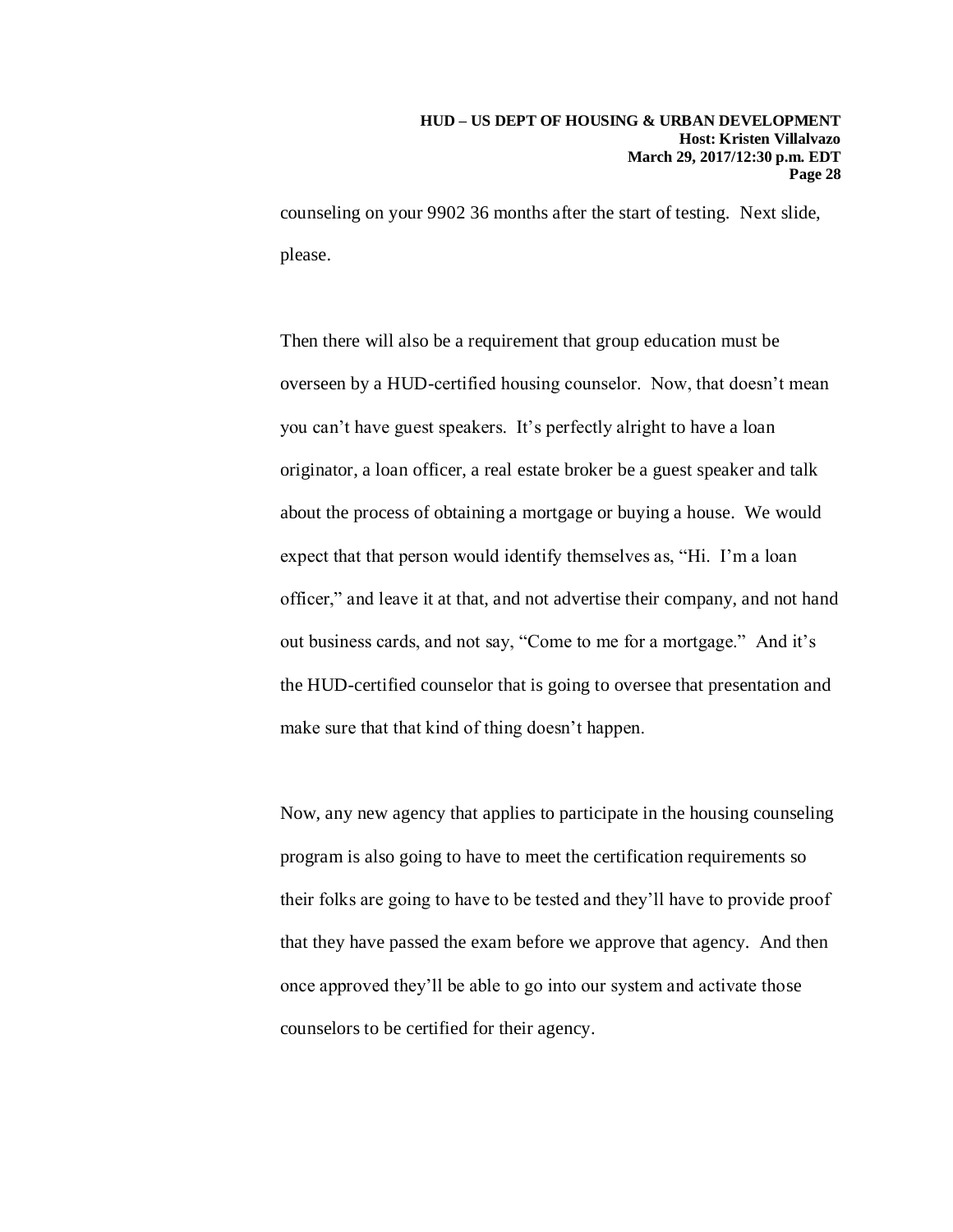And also any state housing finance agency or intermediary or other types of intermediaries, like multi-state or regional organizations that participate in our housing counseling program has to also ensure that all of their affiliates and branches are performing housing counseling services with HUD-certified housing counselors, and again this becomes effective three years after the start of testing. Next slide, please.

We have some additional information, and also you're going to get a PDF copy of this presentation by email, so you don't have to scribble down these web links right now. You can find information at that web address on the certification process, there's a link to the press release and the federal register notice, a list of HUD programs that are covered by the final rule, charts with dates and key provisions, and especially frequently asked questions, which are really important. Next slide, please.

Here's the address for the frequently asked questions, and what we've done is we've posted a searchable database with hundreds of frequently asked questions that counselors have sent in to us. And when we get a question on housing.counseling@hud.gov we turn it into a frequently asked question if it's something that's not already there. Search through the frequently asked questions because the answer to your question may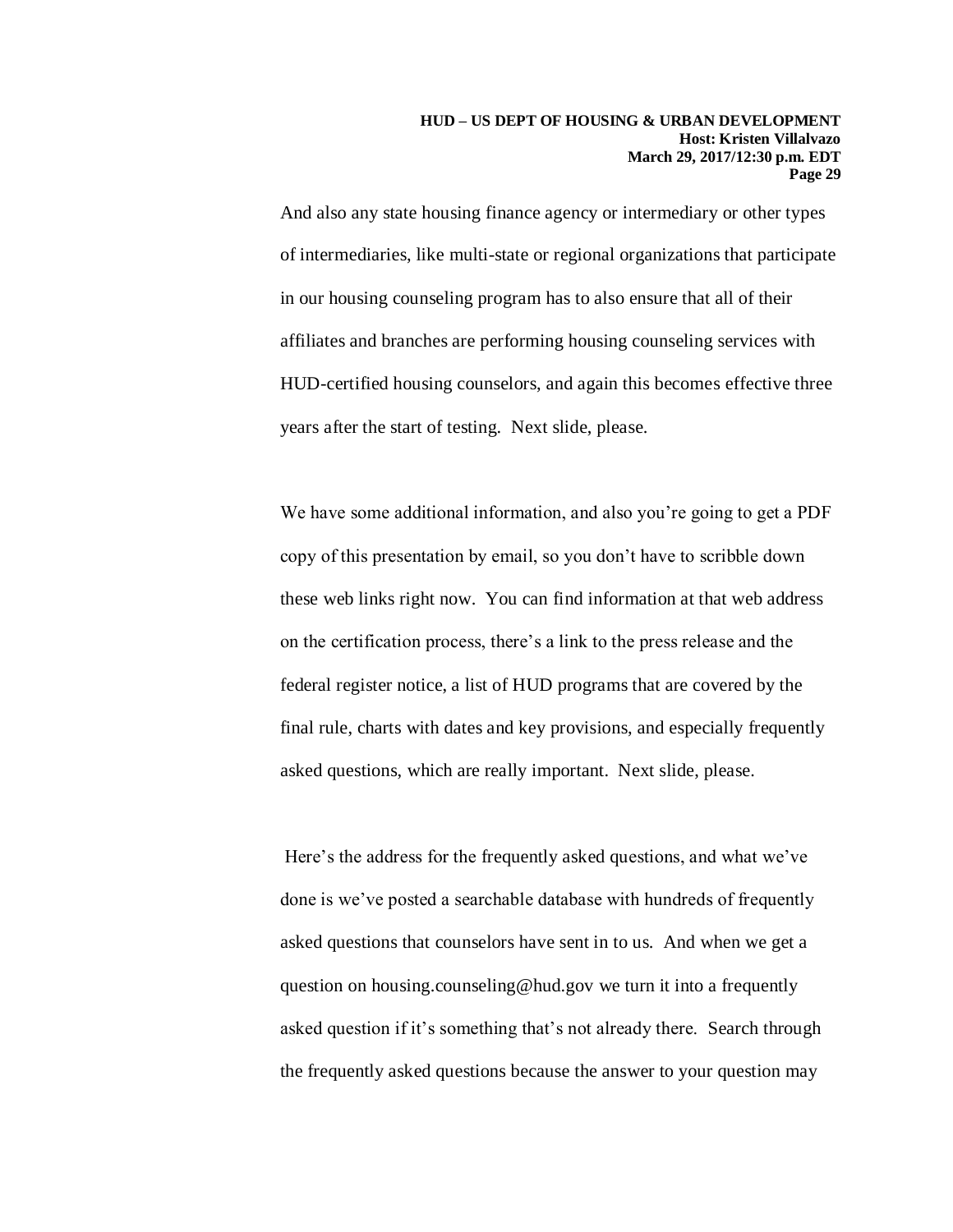already be there, or you may look through it and come up with questions that we haven't covered or something that you never even thought of, and there it is with a question and answer. The database is searchable, or it can be downloaded as a PDF and you can read it as a hard copy. Next slide, please.

And this is what it looks like, you can see that there's a search box or you can search on key words, and there will be the question and then a response directly below. And, like I said, now we're up to 356, and probably more at this point, we add to it constantly, so your questions are super important to us. And if you come across something that we maybe have not thought about, that's the question we want more than anything, so please send that in to us at housing.counseling@hud.gov. Next slide, please.

We're doing some outreach, and we're doing some right now in fact, and we're doing a series of webinars around the country. I'm going to be at the NeighborWorks training in Minneapolis at the end of the May. If any of you would like to come and sit in on that presentation, I hope that you're able to. Contact NeighborWorks for admission and possibly scholarships to the NTI that's going to be held there in May. If you think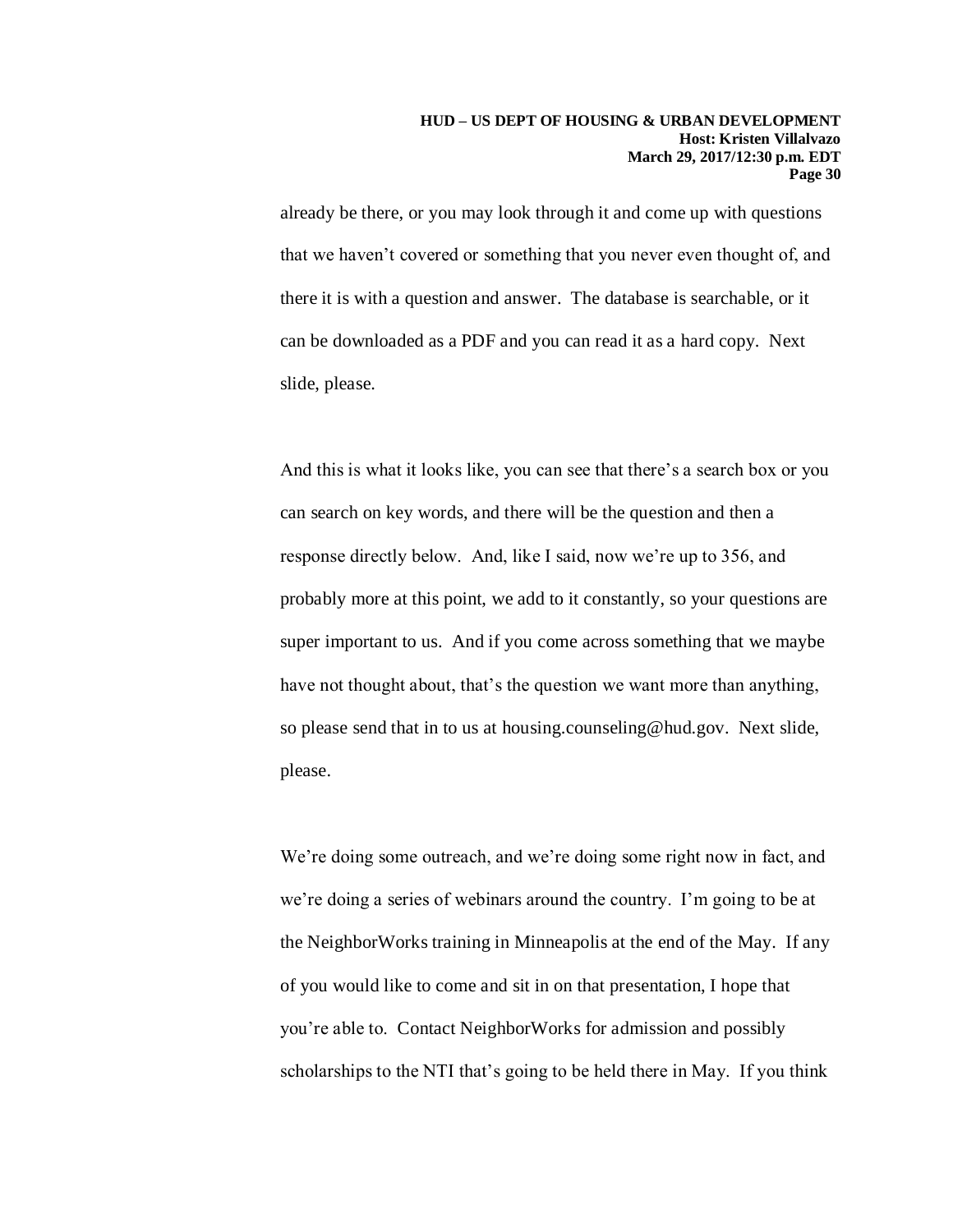of something after today's call and want to talk to me about it, I'll be very happy to talk to you as well. My presentation is tentatively set for May 23<sup>rd</sup>, but look for NeighborWorks' calendar, which will be published in a couple of weeks, to find out when and where that presentation will take place in Minneapolis.

We also have a webinar archive on our website with several of these presentations, and a lot of other presentations as well on a wide range of housing counseling topics, and you're certainly welcome to check those out and listen to the presentations, read the transcripts if the audio file is no longer available, and get a copy of the PowerPoint as well.

We have a Training and Events calendar that shows you what's coming up, and we're also going to be working with lots of our training partners, like NeighborWorks, or NCRC, RCAC, or National Council of La Raza to bring more training to housing counselors so that they can be prepared for the certification exam. Next slide, please.

So, if you want to visit our website you can find us on the HUD Exchange/housingcounseling. The housing counselor training and test site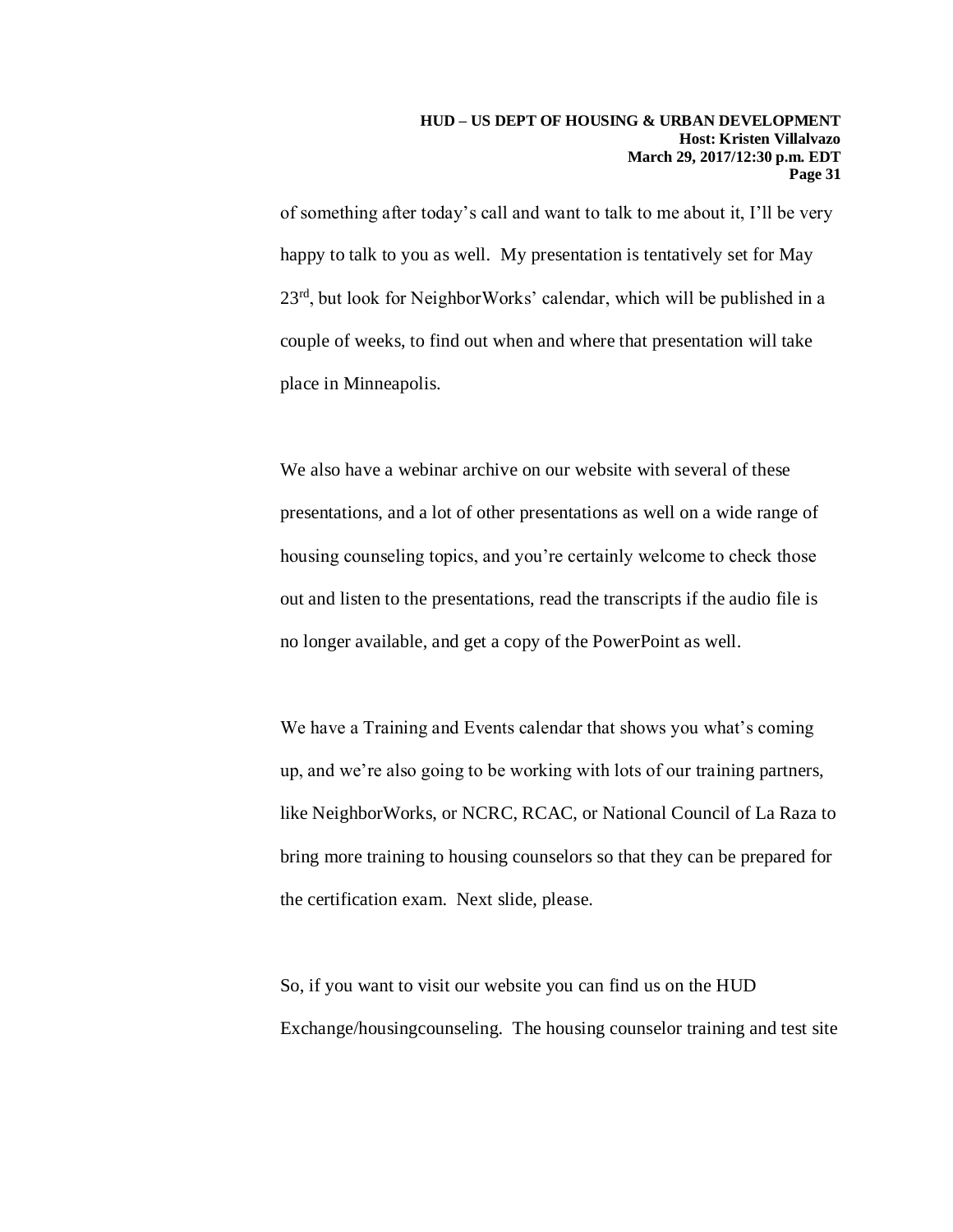is hudhousingcounselors.com. Again, you can email us at housing.counseling@hud.gov.

And also a little plug for our LISTSERV, we maintain a mailing list for our housing counseling industry subscribers, and we currently have about 18,500 or so industry subscribers who get frequent emails from me on training, on employment opportunities, on contracting opportunities, program guidance, which is very important, notices about your business, and a whole lot more. So, if you want to be on that mailing list just go to the HUD Exchange/counseling, or send me an email directly and we'll put you right on that mailing list. And that way when housing counselor certification testing begins, you'll be the first to know. Next slide, please.

And that's my email address, again, you'll have a copy of it. Many of you who are already subscribers to our LISTSERV already have it, so all you have to do is hit Reply to any of those LISTSERV emails in order to reach me, or you can just email me at that link and you'll receive a copy of this presentation by email. So, you'll be able to just click on that and send an email at that time as well. Next slide, please.

Ginger, that's it for me. So, could we open up the lines for questions?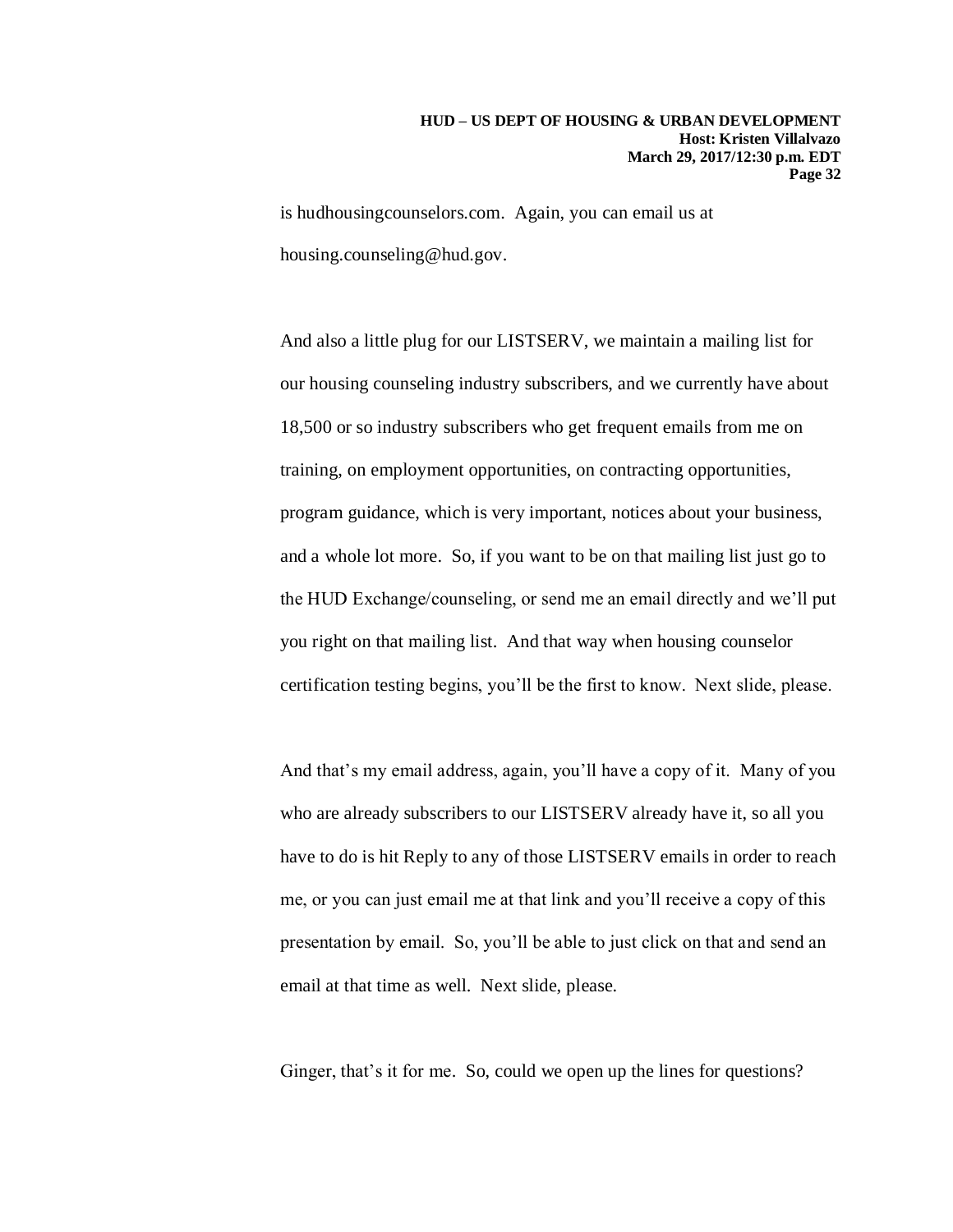| Virginia  | Sure. Lori, can you open the lines?                                                                                                                                                                                                                                                                                                                                                                                                                                                                                                                                                                                                                   |
|-----------|-------------------------------------------------------------------------------------------------------------------------------------------------------------------------------------------------------------------------------------------------------------------------------------------------------------------------------------------------------------------------------------------------------------------------------------------------------------------------------------------------------------------------------------------------------------------------------------------------------------------------------------------------------|
| Moderator | Absolutely. [Operator instructions].                                                                                                                                                                                                                                                                                                                                                                                                                                                                                                                                                                                                                  |
| Virginia  | Jerry, while we're waiting for people to log in we do have a couple of<br>written in questions.                                                                                                                                                                                                                                                                                                                                                                                                                                                                                                                                                       |
| Jerry     | Sure.                                                                                                                                                                                                                                                                                                                                                                                                                                                                                                                                                                                                                                                 |
| Virginia  | Someone wanted you to clarify "in connection with all HUD programs."                                                                                                                                                                                                                                                                                                                                                                                                                                                                                                                                                                                  |
| Jerry     | Well, "in connection with all HUD programs" is narrowly defined. And<br>some HUD programs, for instance, HOPWA, housing people with AIDS,<br>we don't regard that as housing counseling because it doesn't contain the<br>full cycle of housing counseling, what I had talked about earlier in terms<br>of client intake and budgets and things like that. So, we really would<br>encourage you to go program by program and especially if you have a<br>question email me or email housing.counseling@hud.gov and we can<br>schedule a time to talk about your specific program and your participation<br>and advise you on the best way to proceed. |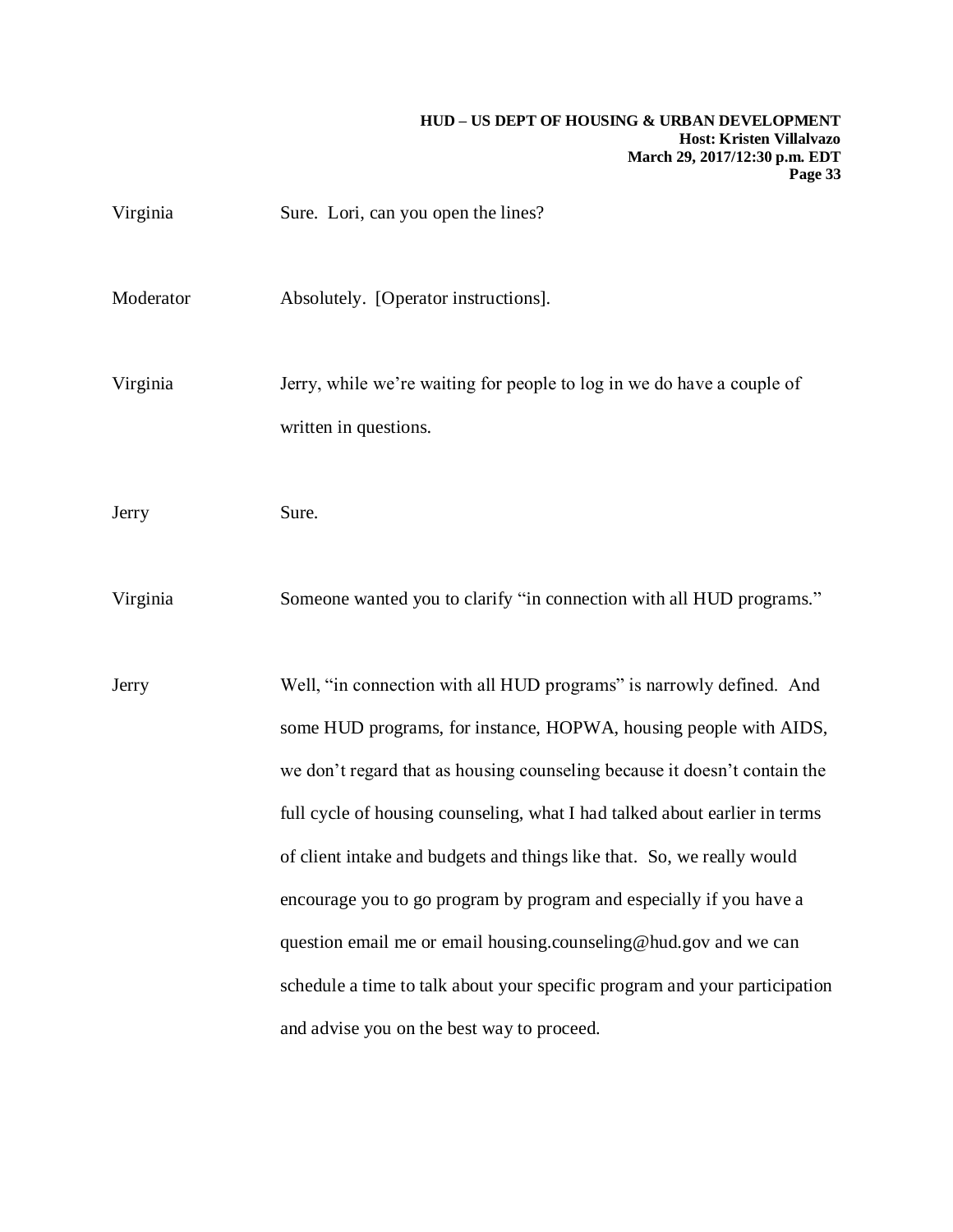Virginia Then here's one: do we only need to take the exam in the parts that the organization—let me rephrase that. I'm trying to paraphrase it. They want to know if they have to take the exam in all of the categories or just the ones that relate to the services they give.

Jerry Sure. You have to take the exam in all of the categories, and the reason for this is because let's say you primarily do rental counseling, you will occasionally have clients who will contact your agency and will be seeking home ownership counseling, or homeless counseling. And even if you don't provide those services directly, you may need to give those callers, or those consumers some basic information and refer them to an agency that can provide that counseling. So, it's very important that counselors understand all six areas and be well-versed and tested on all six areas so that they can really provide effective information and referrals to clients even if they're not in the area where they concentrate.

Virginia I think that's all the written ones that we have.

Moderator We do have one question from the line of Anita Olson, if you want to go ahead.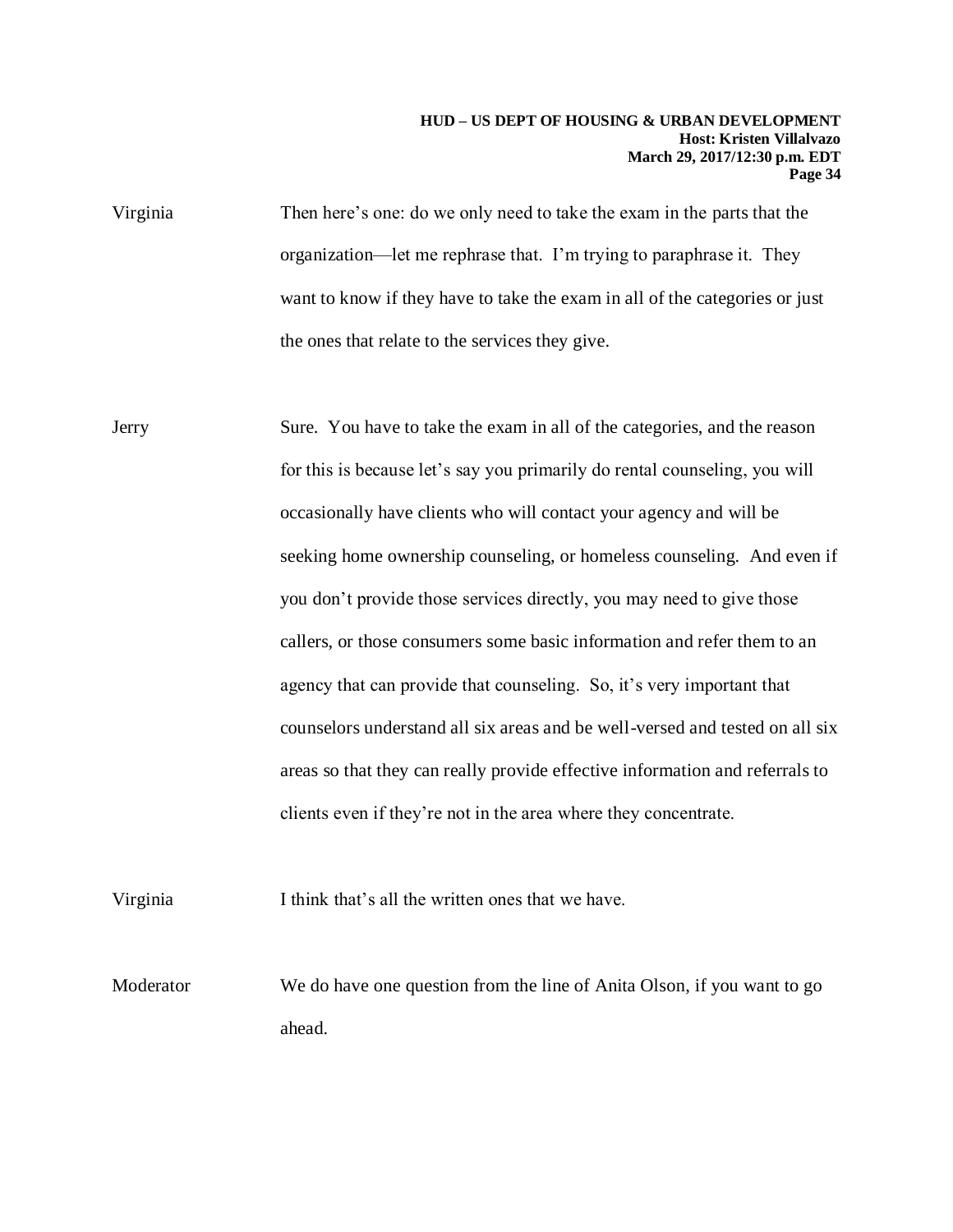| Anita     | Hi, Jerry. It's Anita. I just want to say thank you so much for bringing    |
|-----------|-----------------------------------------------------------------------------|
|           | this information to the state of Minnesota and all of our partners. You've  |
|           | done a wonderful job. Thank you.                                            |
|           |                                                                             |
| Jerry     | Thank you, Anita. I'm really thrilled to be able to have an opportunity to  |
|           | talk to everyone today, and thank you for helping set this presentation up. |
| Anita     | Absolutely.                                                                 |
|           |                                                                             |
| Moderator | [Operator instructions]. At this time, we have no other questions queued    |
|           | up.                                                                         |
| Jerry     | We'll give it another few seconds, if anyone wants to write in a question   |
|           |                                                                             |
|           | or maybe someone thinks of a question. If not, you can always send your     |
|           | question to housing.counseling@hud.gov. Again, this is another              |
|           | opportunity to ask a question or learn more about this NeighborWorks        |
|           | conference that's coming to Minneapolis at the end of May. And if there     |
|           | are no further questions, I think we can wrap up, Ginger.                   |
| Virginia  | Okay. Thank you. And, Lori, I guess we can stop.                            |